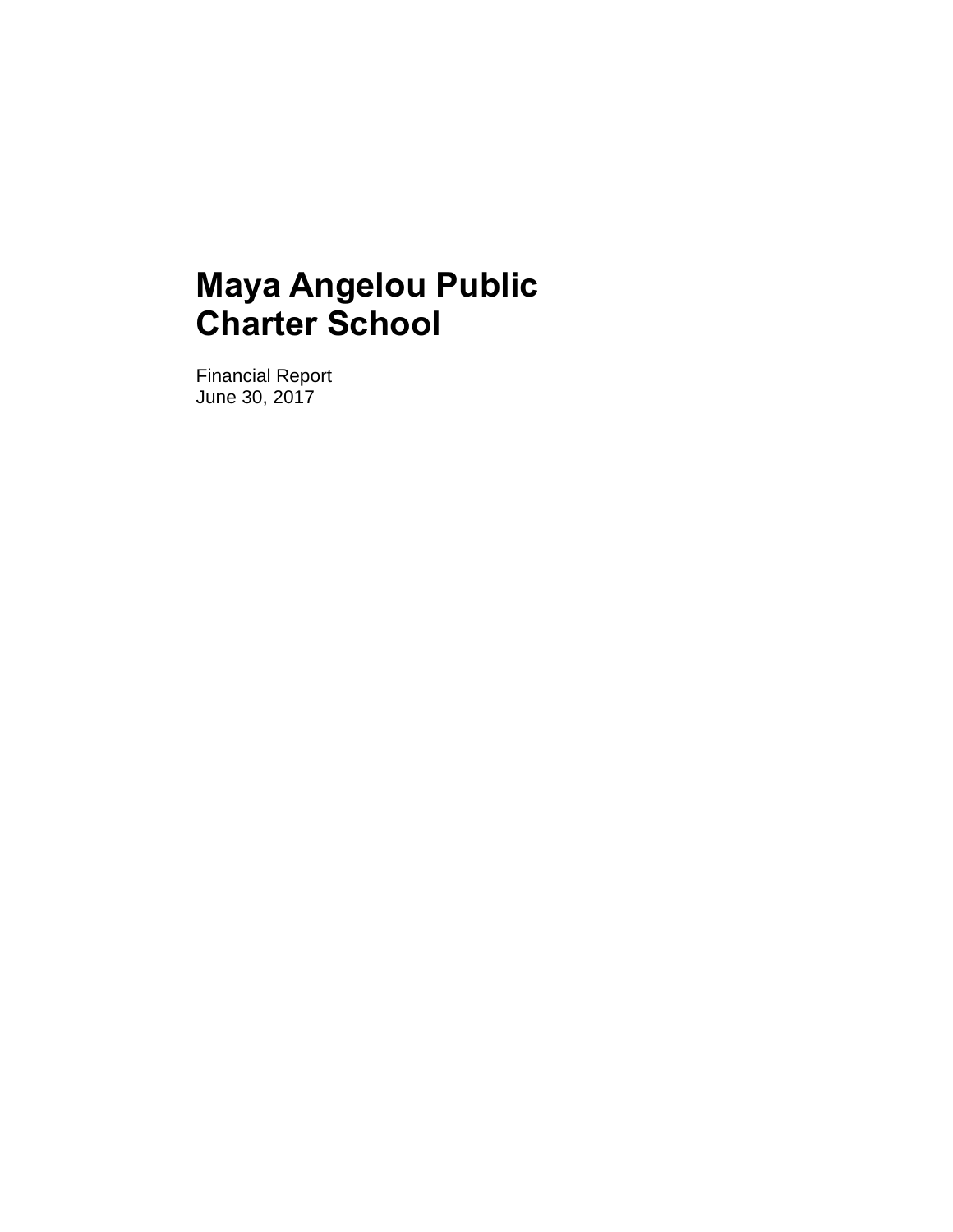# **Contents**

| Independent auditor's report                                                                                                                | $1 - 2$  |
|---------------------------------------------------------------------------------------------------------------------------------------------|----------|
| <b>Financial statements</b>                                                                                                                 |          |
| Statements of financial position                                                                                                            | 3        |
| Statements of activities                                                                                                                    | 4        |
| Statements of cash flows                                                                                                                    | 5        |
| Notes to financial statements                                                                                                               | $6 - 14$ |
| Independent auditor's report on the supplementary information                                                                               | 15       |
| Supplementary information                                                                                                                   |          |
| Schedule of functional expenses - 2017                                                                                                      | 16       |
| Schedule of functional expenses - 2016                                                                                                      | 17       |
| Independent auditor's report on internal control over financial reporting                                                                   |          |
| and on compliance and other matters based on an audit of financial<br>statements performed in accordance with Government Auditing Standards | 18-19    |
|                                                                                                                                             |          |
| Corrective action plan                                                                                                                      | 20       |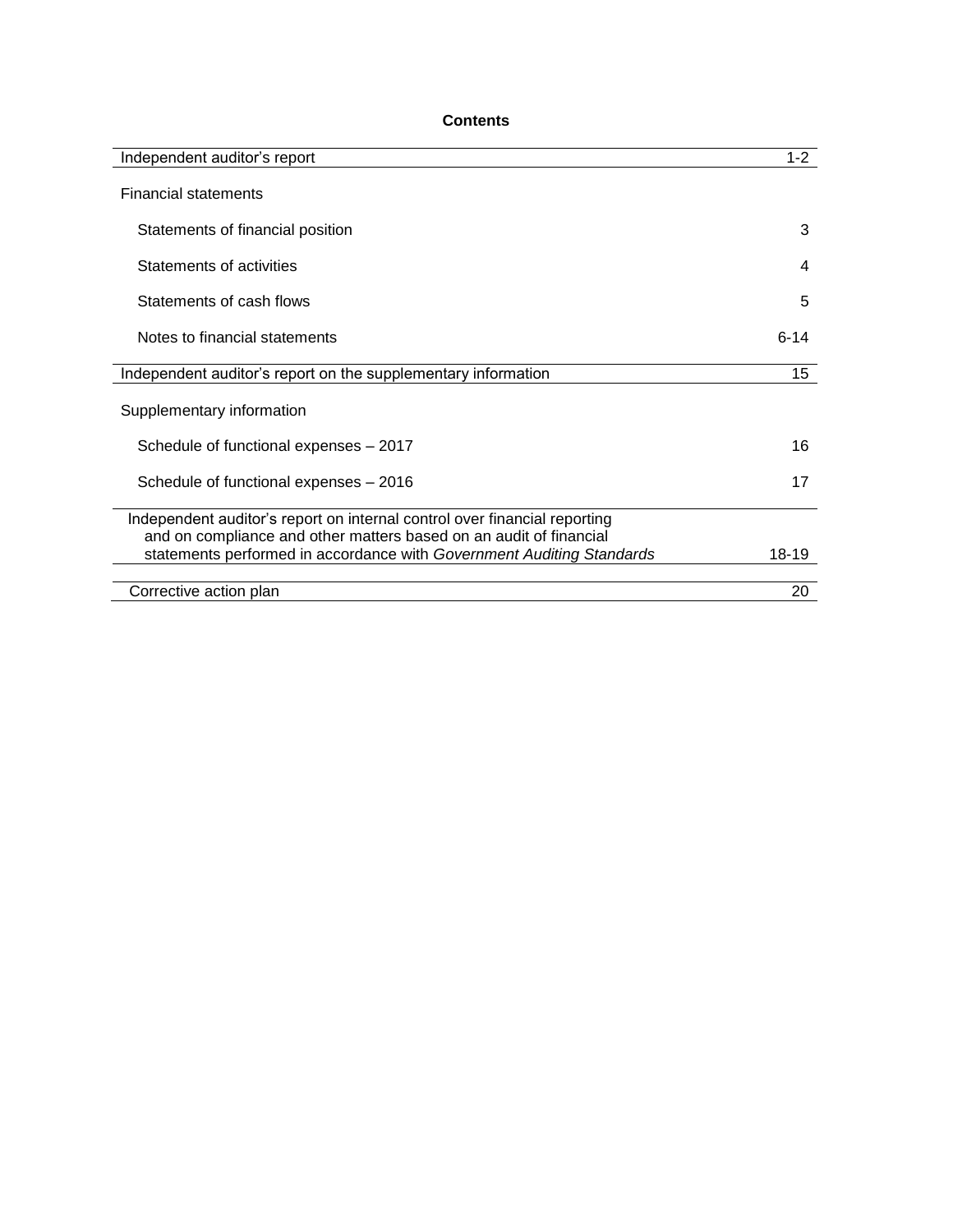

**RSM US LLP** 

#### **Independent Auditor's Report**

To the Board of Directors Maya Angelou Public Charter School

#### **Report on the Financial Statements**

We have audited the accompanying financial statements of Maya Angelou Public Charter School (the School), an affiliated entity of See Forever Foundation, which comprise the statements of financial position as of June 30, 2017 and 2016, the related statements of activities and cash flows for the years then ended, and the related notes to the financial statements.

#### **Management's Responsibility for the Financial Statements**

Management is responsible for the preparation and fair presentation of these financial statements in accordance with accounting principles generally accepted in the United States of America; this includes the design, implementation and maintenance of internal control relevant to the preparation and fair presentation of financial statements that are free from material misstatement, whether due to fraud or error.

#### **Auditor's Responsibility**

Our responsibility is to express an opinion on these financial statements based on our audits. We conducted our audits in accordance with auditing standards generally accepted in the United States of America and the standards applicable to financial audits contained in *Government Auditing Standards,*  issued by the Comptroller General of the United States. Those standards require that we plan and perform the audit to obtain reasonable assurance about whether the financial statements are free from material misstatement.

An audit involves performing procedures to obtain audit evidence about the amounts and disclosures in the financial statements. The procedures selected depend on the auditor's judgment, including the assessment of the risks of material misstatement of the financial statements, whether due to fraud or error. In making those risk assessments, the auditor considers internal control relevant to the entity's preparation and fair presentation of the financial statements in order to design audit procedures that are appropriate in the circumstances, but not for the purpose of expressing an opinion on the effectiveness of the entity's internal control. Accordingly, we express no such opinion. An audit also includes evaluating the appropriateness of accounting policies used and the reasonableness of significant accounting estimates made by management, as well as evaluating the overall presentation of the financial statements.

We believe that the audit evidence we have obtained is sufficient and appropriate to provide a basis for our audit opinion.

THE POWER OF BEING UNDERSTOOD AUDIT | TAX | CONSULTING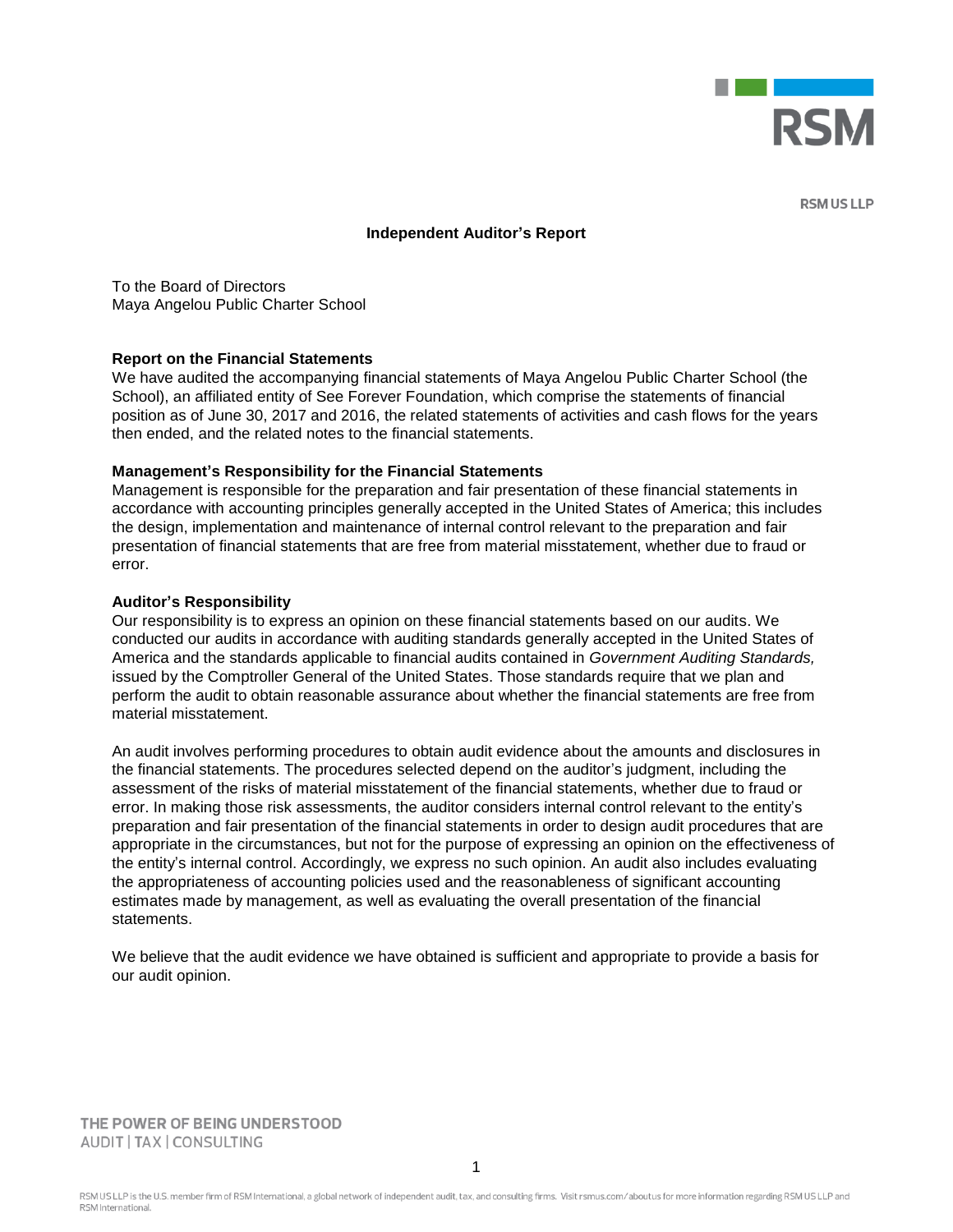# **Opinion**

In our opinion, the financial statements referred to above present fairly, in all material respects, the financial position of Maya Angelou Public Charter School as of June 30, 2017 and 2016, and the changes in its net assets and its cash flows for the years then ended in accordance with accounting principles generally accepted in the United States of America.

## **Other Reporting Required by** *Government Auditing Standards*

In accordance with *Government Auditing Standards*, we have also issued our reports dated February 12, 2018 and November 22, 2016, on our consideration of the School's internal control over financial reporting and on our tests of its compliance with certain provisions of laws, regulations, contracts and grant agreements and other matters. The purpose of these reports is to describe the scope of our testing of internal control over financial reporting and compliance and the results of that testing, and not to provide an opinion on internal control over financial reporting or on compliance. These reports are an integral part of an audit performed in accordance with *Government Auditing Standards* in considering the School's internal control over financial reporting and compliance.

RSM US LLP

Washington, D.C. February 12, 2018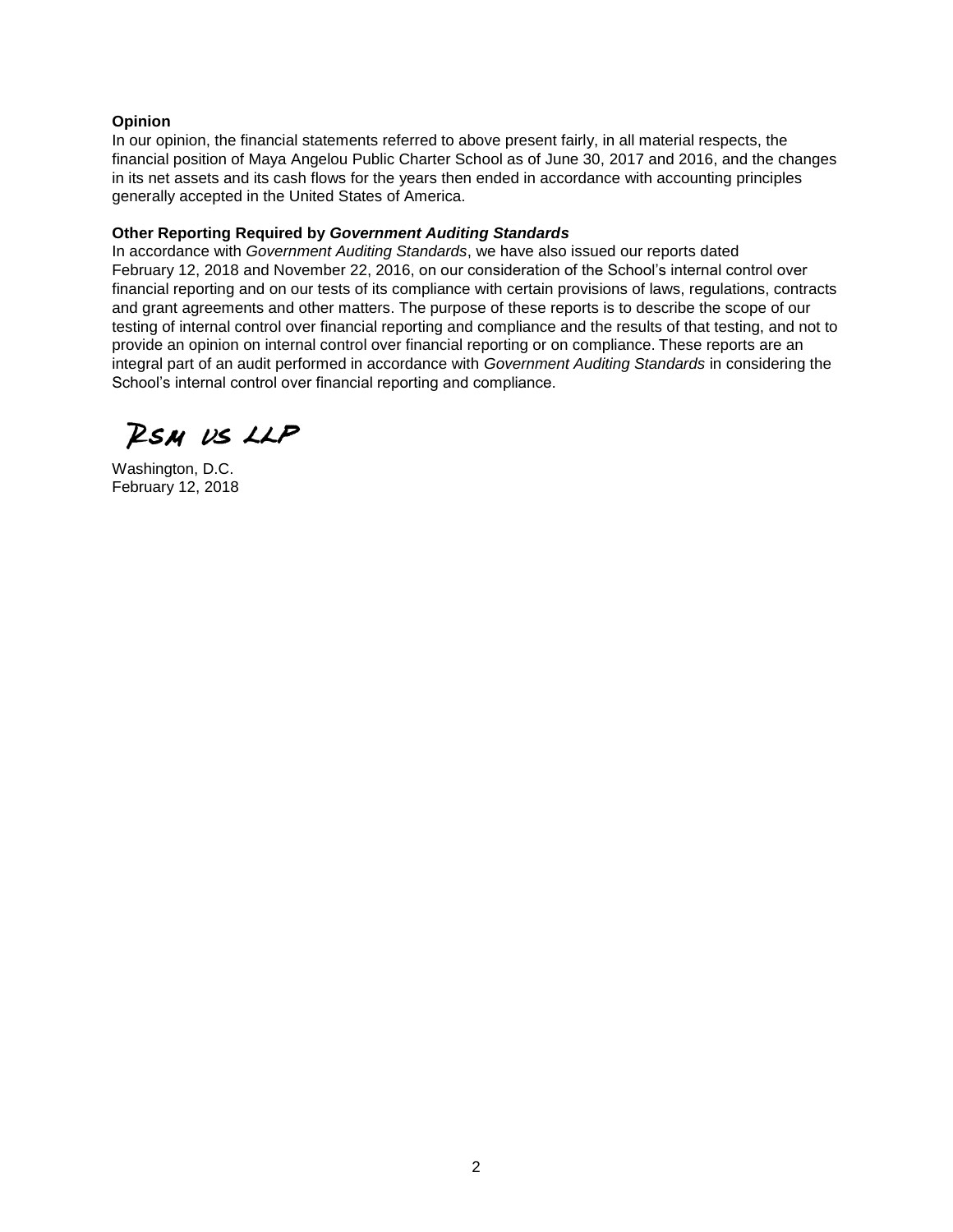# **Statements of Financial Position June 30, 2017 and 2016**

|                                                                         | 2017          | 2016             |
|-------------------------------------------------------------------------|---------------|------------------|
| <b>Assets</b>                                                           |               |                  |
|                                                                         |               |                  |
| Current assets:                                                         |               |                  |
| Cash<br>Grants receivable                                               | \$<br>267,015 | \$<br>1,943,089  |
|                                                                         | 580,988       | 374,586          |
| Prepaid expenses and deposits                                           | 66,065        | 102,380          |
| Investments                                                             | 1,084,736     |                  |
| <b>Total current assets</b>                                             | 1,998,804     | 2,420,055        |
| Long-term assets:                                                       |               |                  |
| Property and equipment, net                                             | 14,662,197    | 14,581,467       |
|                                                                         |               |                  |
| <b>Total assets</b>                                                     | 16,661,001    | \$<br>17,001,522 |
| <b>Liabilities and Net Assets</b>                                       |               |                  |
| <b>Current liabilities:</b>                                             |               |                  |
| Accrued expenses and accounts payable                                   | \$<br>738,775 | \$<br>605,265    |
| Due to parent entity                                                    | 7,500         | 165,555          |
| Due to parent entity - construction loan reimbursement, current portion | 91,441        | 87,321           |
| Capital lease obligations, current portion                              | 23,481        |                  |
| Deferred revenue                                                        |               | 11,831           |
| <b>Total current liabilities</b>                                        | 861,197       | 869,972          |
| Long-term liabilities:                                                  |               |                  |
| Due to parent entity - construction loan reimbursement,                 |               |                  |
| net of current portion                                                  | 3,725,532     | 3,816,606        |
| Deferred rent                                                           | 2,155,460     | 1,611,001        |
| Capital lease obligations, net of current portion                       | 29,453        |                  |
| <b>Total liabilities</b>                                                | 6,771,642     | 6,297,579        |
|                                                                         |               |                  |
| Contingencies and commitments (Notes 5, 6 and 7)                        |               |                  |
| Net assets:                                                             |               |                  |
| Unrestricted                                                            | 9,652,735     | 10,703,943       |
| Temporarily restricted                                                  | 236,624       |                  |
|                                                                         | 9,889,359     | 10,703,943       |
| <b>Total liabilities and net assets</b>                                 | 16,661,001    | \$<br>17,001,522 |
|                                                                         |               |                  |

See notes to financial statements.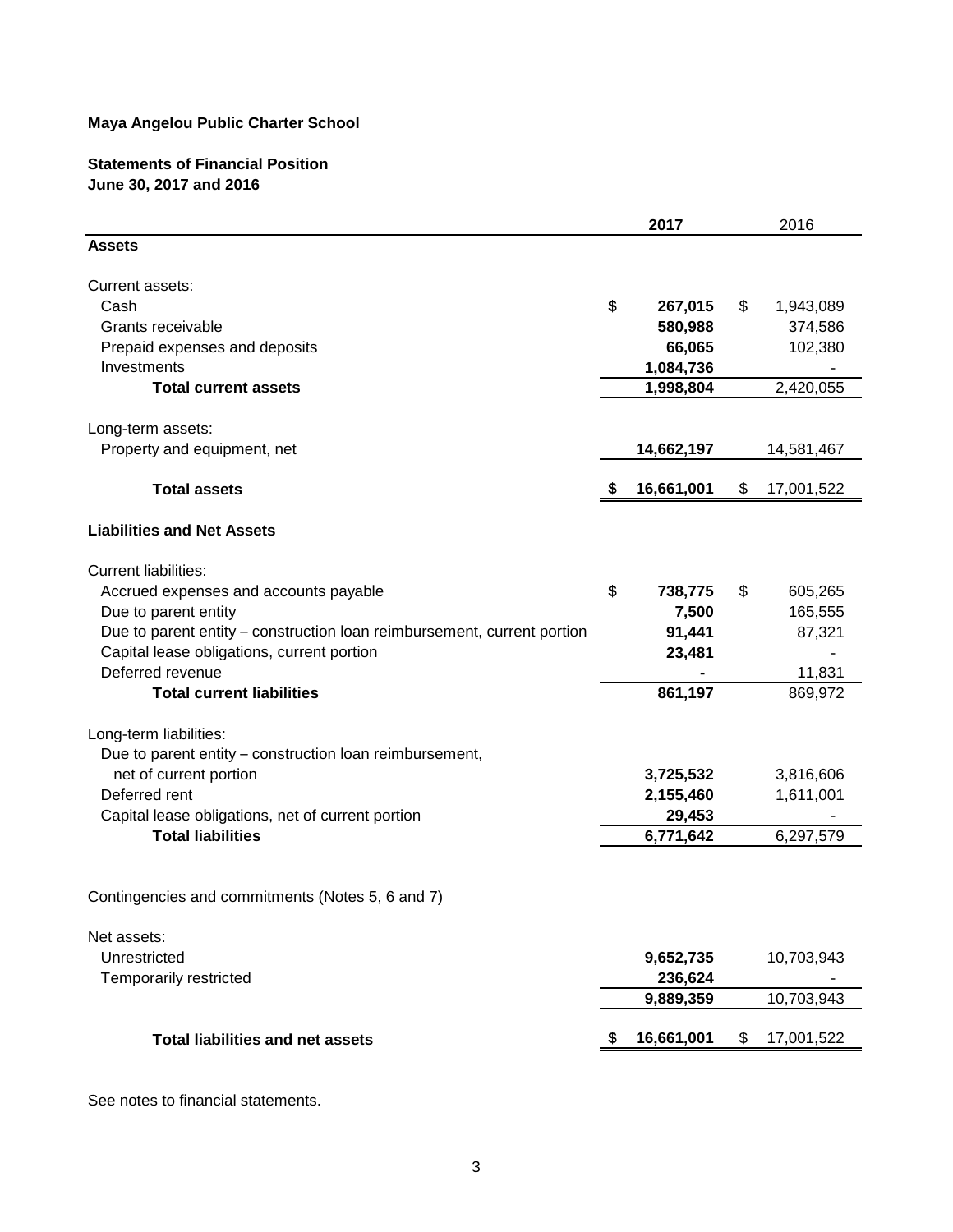# **Statements of Activities**

**Years Ended June 30, 2017 and 2016**

|                                          |                     |             | 2017               |    |            | All Unrestricted |
|------------------------------------------|---------------------|-------------|--------------------|----|------------|------------------|
|                                          |                     |             | <b>Temporarily</b> |    |            |                  |
|                                          | <b>Unrestricted</b> |             | <b>Restricted</b>  |    | Total      | 2016             |
| Support and revenue:                     |                     |             |                    |    |            |                  |
| Per-pupil allocations                    | \$                  | 7,774,348   | \$                 | S  | 7,774,348  | \$<br>8,886,856  |
| Private grants and contributions         |                     | 933,349     | 236,624            |    | 1,169,973  | 3,309            |
| Federal grants and entitlements          |                     | 722,522     |                    |    | 722,522    | 797,293          |
| Other government grants and entitlements |                     | 403,236     |                    |    | 403,236    | 136,417          |
| Donated services                         |                     | 66,822      |                    |    | 66,822     | 153,670          |
| Investment income                        |                     | 22,198      |                    |    | 22,198     |                  |
| Other revenue                            |                     | 1,357       |                    |    | 1,357      | 4,197            |
| <b>Total support and revenue</b>         |                     | 9,923,832   | 236,624            |    | 10,160,456 | 9,981,742        |
|                                          |                     |             |                    |    |            |                  |
| Expenses:                                |                     |             |                    |    |            |                  |
| <b>Educational programs</b>              |                     | 8,300,264   |                    |    | 8,300,264  | 8,097,820        |
| Supporting services:                     |                     |             |                    |    |            |                  |
| General and administrative               |                     | 2,409,783   |                    |    | 2,409,783  | 2,483,165        |
| Fundraising                              |                     | 264,993     |                    |    | 264,993    |                  |
| <b>Total expenses</b>                    |                     | 10,975,040  | Ξ.                 |    | 10,975,040 | 10,580,985       |
|                                          |                     |             |                    |    |            |                  |
| <b>Change in net assets</b>              |                     | (1,051,208) | 236,624            |    | (814, 584) | (599, 243)       |
| Net assets:                              |                     |             |                    |    |            |                  |
| Beginning                                |                     | 10,703,943  |                    |    | 10,703,943 | 11,303,186       |
| Ending                                   | \$                  | 9,652,735   | \$<br>236,624      | \$ | 9,889,359  | \$10,703,943     |

See notes to financial statements.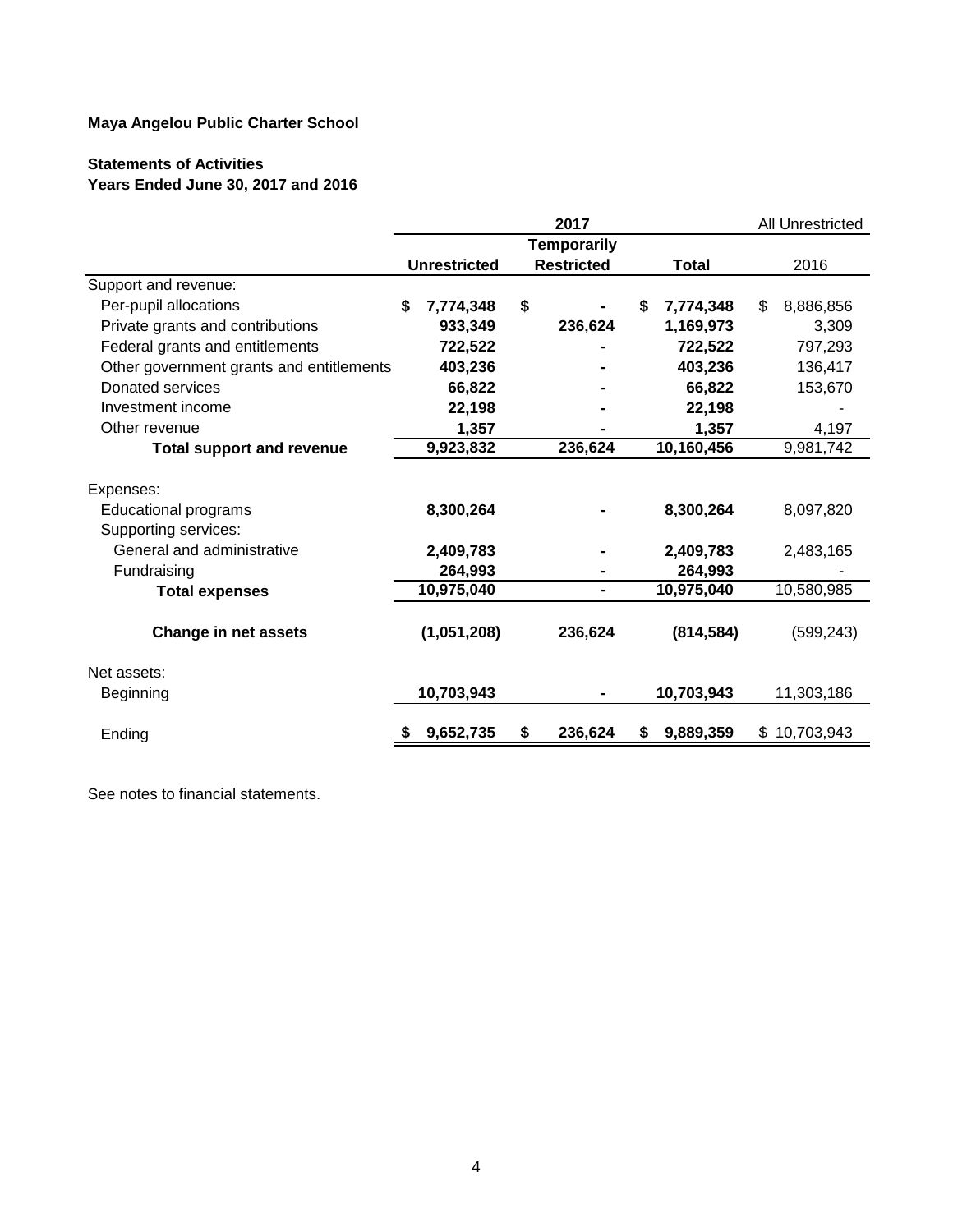# **Statements of Cash Flows Years Ended June 30, 2017 and 2016**

|                                                                      | 2017             | 2016             |
|----------------------------------------------------------------------|------------------|------------------|
| Cash flows from operating activities:                                |                  |                  |
| Change in net assets                                                 | \$<br>(814, 584) | \$<br>(599, 243) |
| Adjustments to reconcile change in net assets to net cash            |                  |                  |
| provided by operating activities:                                    |                  |                  |
| Depreciation                                                         | 777,283          | 803,293          |
| Deferred rent                                                        | 544,459          | 544,459          |
| Unrealized gain on investments                                       | (13, 597)        |                  |
| Changes in assets and liabilities:                                   |                  |                  |
| (Increase) decrease in:                                              |                  |                  |
| Grants receivable                                                    | (206, 402)       | 456,762          |
| Prepaid expenses and deposits                                        | 36,315           | (59, 902)        |
| Increase (decrease) in:                                              |                  |                  |
| Accrued expenses and accounts payable                                | 133,510          | 41,560           |
| Deferred revenue                                                     | (11, 831)        | 11,831           |
| Net cash provided by operating activities                            | 445,153          | 1,198,760        |
| Cash flows from investing activities:                                |                  |                  |
| Purchases of investments                                             | (1,071,139)      |                  |
| Purchases of property and equipment                                  | (786, 675)       | (1, 277, 470)    |
| Net cash used in investing activities                                | (1,857,814)      | (1, 277, 470)    |
|                                                                      |                  |                  |
| Cash flows from financing activities:                                |                  |                  |
| Net repayments to parent entity                                      | (245,009)        | (261, 551)       |
| Principal payments on capital lease obligations                      | (18, 404)        |                  |
| Net cash used in financing activities                                | (263, 413)       | (261, 551)       |
| Net decrease in cash                                                 | (1,676,074)      | (340, 261)       |
| Cash:                                                                |                  |                  |
| Beginning                                                            | 1,943,089        | 2,283,350        |
| Ending                                                               | \$<br>267,015    | \$<br>1,943,089  |
|                                                                      |                  |                  |
| Supplemental disclosure of cash flow information:                    |                  |                  |
| Cash payments for interest                                           | 244,130          | \$<br>162,965    |
| Supplemental schedule of noncash investing and financing activities: |                  |                  |
| Equipment acquired under capital lease                               | 71,338           | \$               |
|                                                                      |                  |                  |

See notes to financial statements.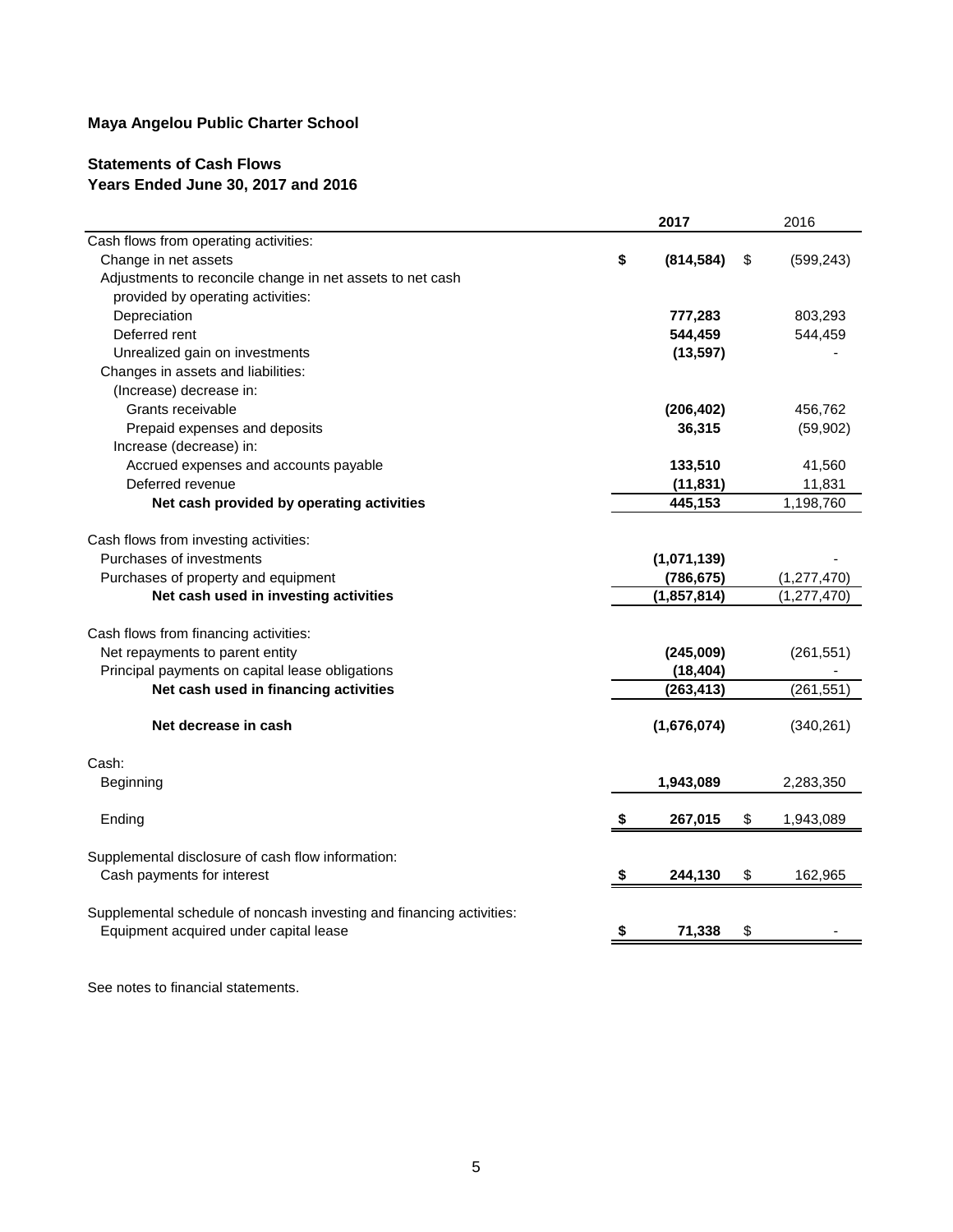#### **Notes to Financial Statements**

## **Note 1. Nature of Activities and Significant Accounting Policies**

**Nature of activities:** Maya Angelou Public Charter School (the School), a District of Columbia (D.C. or the District) nonprofit entity, was incorporated on July 1, 1998, to provide educational opportunities for neglected boys and girls coming out of the juvenile justice system in order to increase their academic skills and move them forward to college or full-time employment. In addition, students learn personal responsibility and develop leadership skills and political awareness, while becoming competent contributors to a global society.

The School serves a population of 400 students at its campus for high school and young adult students. The School's activities are primarily funded by local appropriations from the District, as well as federal entitlements. These funds are expended on programs and activities designed to provide educational services, such as short-term training, leadership skills and the development of program services to assist the School's students.

See Forever Foundation (the Foundation) is the parent of the School, which has a primary purpose of securing resources needed to supplement the School's local appropriation.

A summary of the School's significant accounting policies follows:

**Basis of accounting:** The financial statements of the School have been prepared on the accrual basis of accounting consistent with accounting principles generally accepted in the United States (GAAP), whereby unconditional support is recognized when received, revenue is recognized when earned, and expenses are recognized when the related obligations have been incurred.

**Single entity-only financial statements:** These financial statements were prepared on a single entityonly basis for the use of the Board of Directors, management, District of Columbia Public Charter School Board (DCPCSB) and federal awarding agencies. For purposes of this presentation, the assets and revenue of the School's parent entity are not presented. For purposes of presenting certain government reports, the School prepares these single entity-only financial statements.

The Foundation's financial statements include the School's financial statements in accordance with GAAP. In those financial statements, all affiliated entity transactions, balances receivable, liabilities and balances payable are eliminated.

**Basis of presentation:** The School's financial statement presentation follows the recommendations of the Financial Accounting Standards Board (FASB) in its Accounting Standards Codification (ASC), Topic 958 Not-For-Profit Entities section "Presentation of Financial Statements". Under this standard, the School reports information regarding its financial position and activities according to three classes of net assets – unrestricted, temporarily restricted and permanently restricted – based on the existence or absence of donor-imposed restrictions. The School did not have temporarily or permanently restricted net assets at June 30, 2017 and 2016.

**Charter school agreement:** On September 4, 1998, the School entered into a 15-year Charter School Agreement with the DCPCSB. This agreement was renewed effective July 1, 2013, for another 15-year term. Under the terms of this agreement, the School will operate a charter school for students grades 7 through 12, in accordance with the mission established in the School's by-laws. The School currently operates one campus in the District.

**Financial risk:** The School maintains cash in bank deposit accounts which, at times, may exceed federally insured limits. The School has not experienced any losses in such accounts. The School believes it is not exposed to any significant financial risk on cash.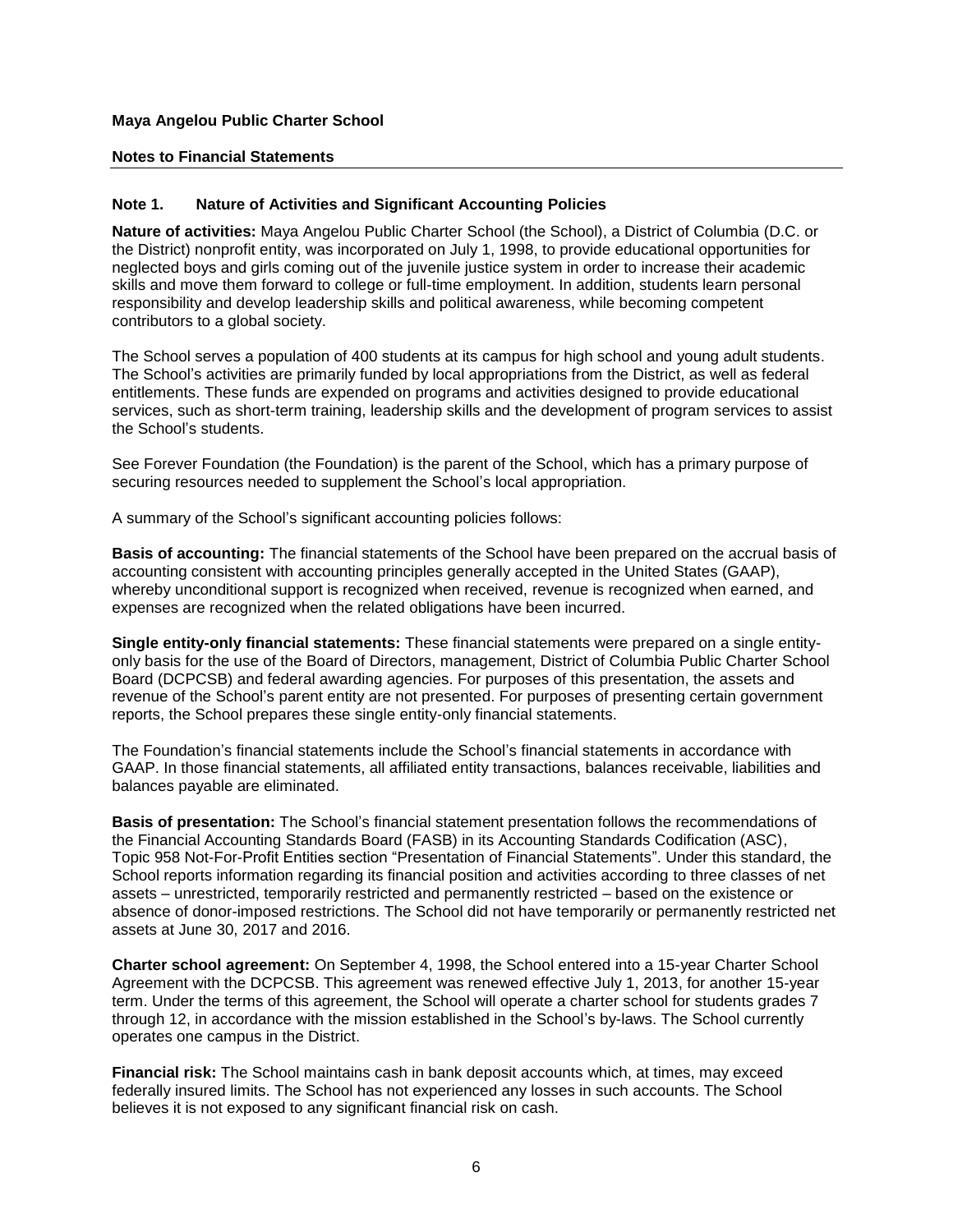#### **Notes to Financial Statements**

## **Note 1. Nature of Activities and Significant Accounting Policies (Continued)**

The School invests in a professionally managed portfolio that contains mutual funds and money market funds which are publicly traded. Such investments are exposed to various risks, such as market and credit. Due to the level of risk associated with such investments and the level of uncertainty related to changes in the value of such investments, it is at least reasonably possible that changes in risk in the near-term would materially affect investment balances and the amounts reported in the financial statements. Cash equivalents temporarily held in the investment portfolio for investment are classified as investments.

**Grants receivable:** Grants receivable are stated at net realizable value. On a periodic basis, management evaluates its grants receivable and establishes an allowance for doubtful accounts based on management's analysis of possible bad debts. It is the School's policy to write off uncollectible accounts and grants receivable when management determines that such amounts are uncollectible. Management considered grants receivable fully collectible as of June 30, 2017 and 2016.

**Investments:** Investments in mutual funds with readily determinable fair values are reflected at fair market value. To adjust the carrying values of these securities, the change in fair market value is recorded as a component of investment income in the statement of activities. Investments are classified as short-term as they are available for current operations.

**Property and equipment:** Property and equipment valued in excess of \$2,500 are capitalized and recorded at cost, if purchased, or estimated at fair value at the date of gift, if donated. Depreciation is recorded using the straight-line method over the estimated useful lives of the assets, ranging from 3 to 25 years.

Repairs, maintenance and minor replacements are expensed as incurred, while major replacements and/or improvements that extend the useful lives of assets are capitalized and depreciated over the lives of the assets. Leasehold improvements are amortized over the shorter of the remaining term of the lease or the useful life of the improvement based on the straight-line method.

**Valuation of long-lived assets:** The School reviews property and equipment and certain identifiable intangible assets for impairment whenever events or changes in circumstances indicate that the carrying amount of an asset may not be recoverable. Recoverability of the long-lived asset is measured by a comparison of the carrying amount of the asset to future undiscounted net cash flows expected to be generated by the asset. If such assets are considered to be impaired, the impairment to be recognized is measured by the amount by which the carrying amount of the assets exceeds the estimated fair value of the assets. Assets to be disposed of are reported at the lower of the carrying amount or fair value, less costs to sell.

**Accrued expenses and accounts payable:** Accrued expenses and accounts payable include accrued payroll, employee vacation and other expenses.

**Due to/from parent entity:** The School occasionally receives advances from the Foundation enabling the School to meet its operating obligations, and such amounts are recorded as due to parent entity in the statements of financial position. Additionally, the School has a memorandum of understanding with the Foundation, whereby the School obtained a \$4 million loan from the Foundation to reimburse the Foundation for the construction loan the Foundation obtained for the Evans building renovation.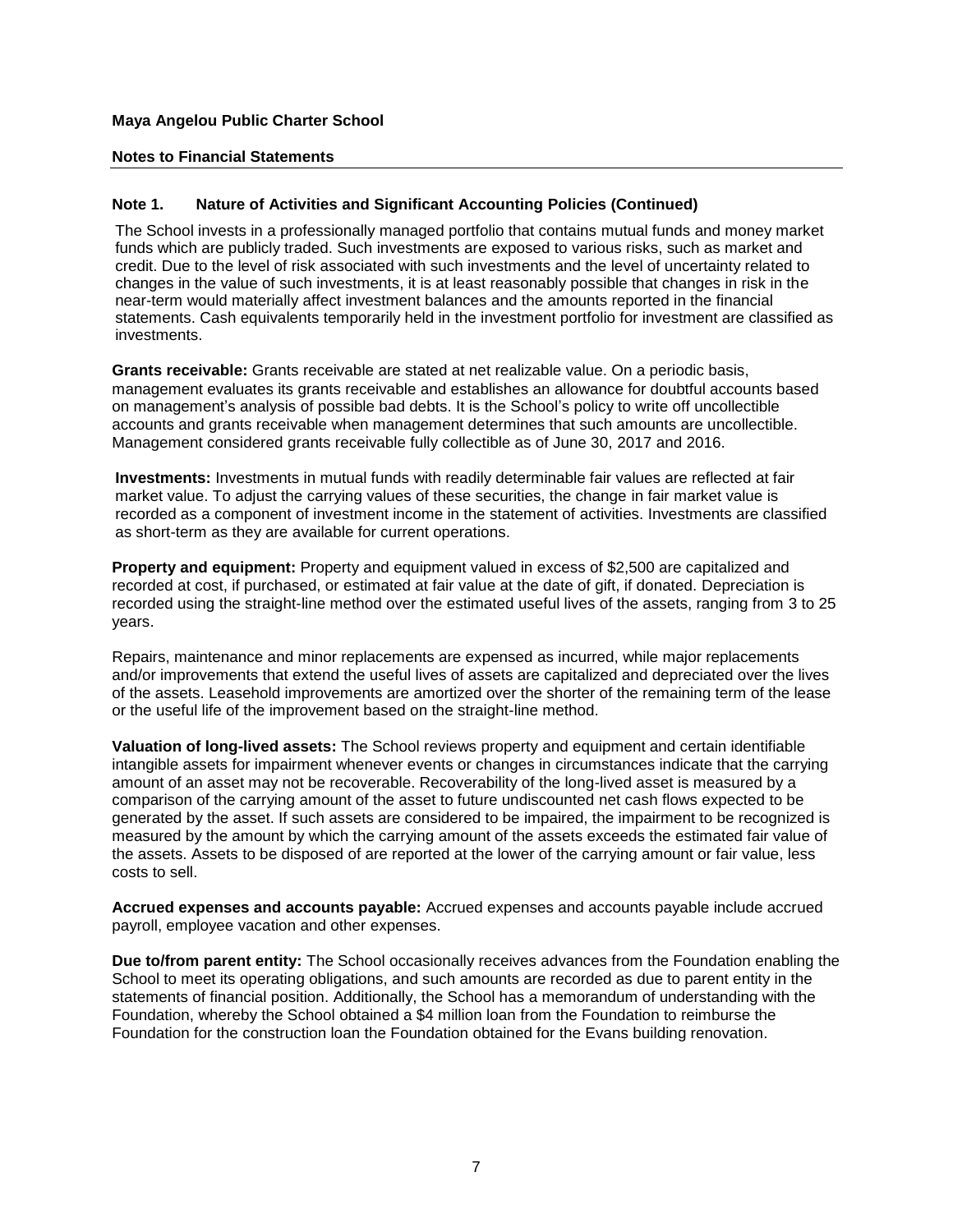#### **Notes to Financial Statements**

## **Note 1. Nature of Activities and Significant Accounting Policies (Continued)**

**Deferred rent:** The School has a lease agreement for a school building in D.C. The lease includes provisions for annual increases in base rent and various abatements and incentives, which are being recognized on a straight-line basis over the life of the lease agreement.

**Per-pupil allocations:** Per-pupil allotments are received from the District and are recognized in the period earned, which is the school year. Amounts received that have not been earned through the end of the fiscal year are recorded as deferred revenue.

**Grants:** The School receives grants from federal and local agencies and private grantors for various purposes. Receivables related to grant awards are recorded to the extent unreimbursed expenses have been incurred for the purposes specified by an approved grant or award. The School defers amounts received under approved awards from grantors to the extent the amounts exceed expenses incurred for the purposes specified under the grant restrictions. These deferred grants, if any, are recorded as refundable advances.

**Contributions:** Unconditional contributions are recorded when pledged or awarded and are classified as unrestricted or temporarily restricted support, depending on the existence and/or nature of any donor or grant restrictions. Temporarily restricted contributions and grants for which restrictions are fulfilled in the same period that they are received are recorded as unrestricted support in the statements of activities. When a donor restriction expires, temporarily restricted net assets are reclassified to unrestricted net assets and reported in the statements of activities as net assets released from restrictions.

Conditional promises to give are recognized only when the promises on which they depend are substantially met and the promises become unconditional.

Contributed property and equipment is recorded at fair value at the date of donation. Unless donor restrictions are present which restrict the use of such assets, contributed property and equipment are recorded as unrestricted support in the statements of activities.

**Donated services:** Donated services that create or enhance non-financial assets or that require specialized skills provided by individuals possessing those skills, which would typically need to be purchased if not provided by donation, are recorded at fair value in the period provided.

During the years ended June 30, 2017 and 2016, the School also received donated services from a variety of volunteers and legal counsel. Amounts have been recognized in the accompanying statements of activities for those donated services which satisfy the criteria for recognition under the FASB ASC Topic, Revenue Recognition.

**Salary expenses:** Salary expense is recognized in the year the service is rendered, which coincides with the fiscal year. Salaries unpaid at June 30 are recognized as expense and accrued.

**Functional allocation of expenses:** The costs of providing programs and other activities have been summarized on a functional basis in the statements of activities. Accordingly, certain costs have been allocated among the programs and supporting services benefited. General and administrative expenses include those costs not directly identifiable with any other specific function but that provide for the overall support and administration of the School.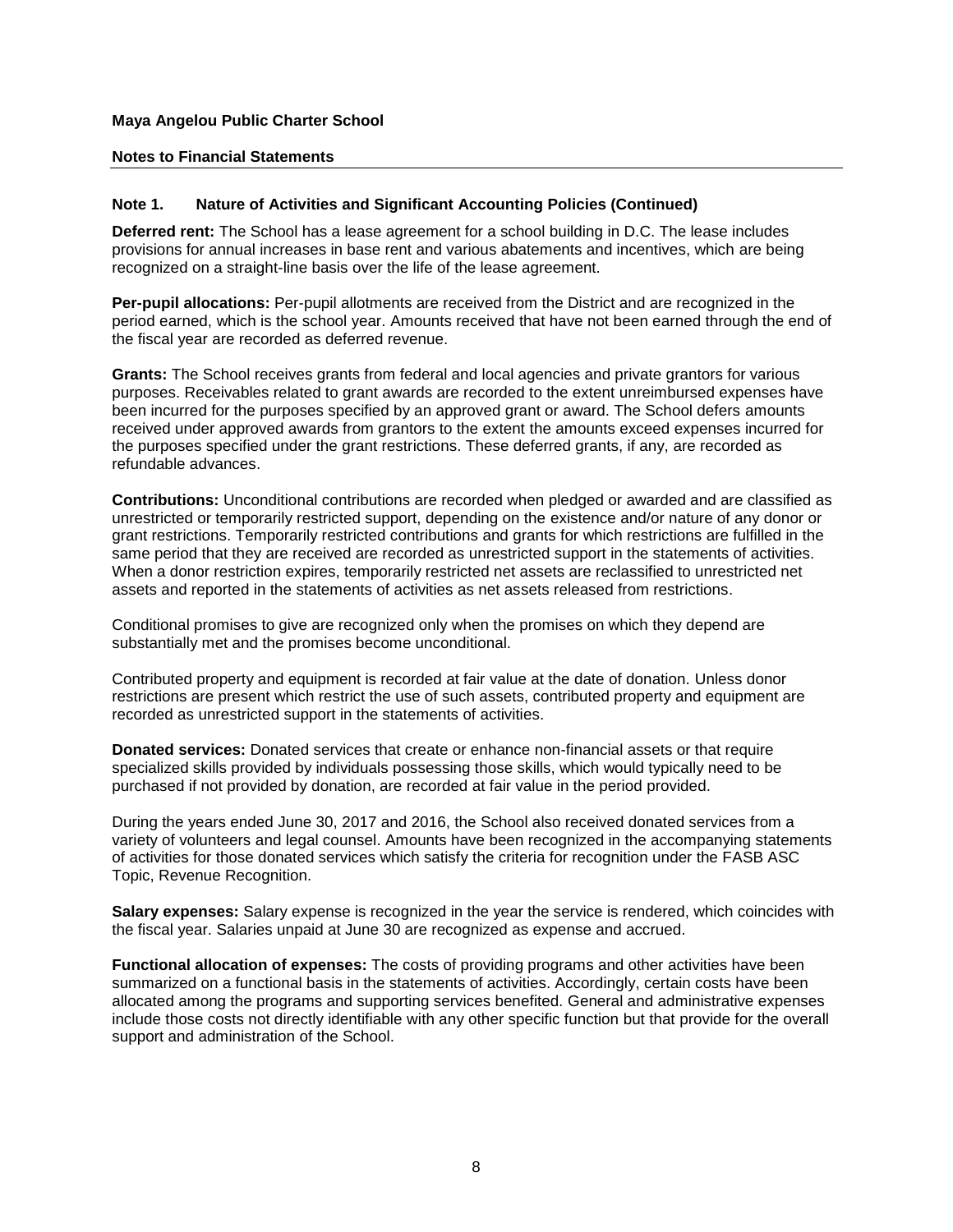#### **Notes to Financial Statements**

## **Note 1. Nature of Activities and Significant Accounting Policies (Continued)**

**Tax status:** The School received a determination letter from the Internal Revenue Service (IRS) exempting the School from federal income taxes under Section 501(c)(3) of the Internal Revenue Code (the Code) and applicable income tax laws and regulations of the District. The School is classified as other than a private foundation within the meaning of Section 509(a)(1) of the Code. Accordingly, no provision for income taxes has been made in the accompanying financial statements.

The School did not have any net unrelated business income for the years ended June 30, 2017 and 2016. The School's management evaluated its tax positions and concluded there were no uncertain tax positions that would require adjustment to the financial statements.

**Use of estimates:** The preparation of financial statements requires management to make estimates and assumptions that affect the reported amounts of assets and liabilities and disclosures of contingent assets and liabilities at the date of the financial statements, and the reported amounts of revenue and expenses during the reporting period. Actual results could differ from those estimates.

**Reclassifications:** Certain items in the June 30, 2016, financial statements have been reclassified to conform to the June 30, 2017, financial statement presentation. The reclassifications had no effect on the previously reported change in net assets or net assets.

**Recent accounting pronouncements:** In February 2016, the FASB issued Accounting Standards Update (ASU) No. 2016-02, *Leases (Topic 842).* The guidance in this ASU supersedes the leasing guidance in Topic 840, *Leases.* Under the new guidance, lessees are required to recognize lease assets and lease liabilities on the balance sheet for all leases with terms longer than 12 months. Leases will be classified as either finance or operating, with classification affecting the pattern of expense recognition in the statement of activities. The new standard is effective for fiscal years beginning after December 15, 2019. A modified retrospective transition approach is required for lessees for capital and operating leases existing at, or entered into after, the beginning of the earliest comparative period presented in the financial statements, with certain practical expedients available. The School is currently evaluating the impact of the pending adoption of the new standard on the financial statements.

In May 2014, the FASB issued ASU No. 2014-09, *Revenue from Contracts with Customers (Topic 606)*, along with the various updates in 2016 and 2015, requiring an entity to recognize the amount of revenue to which it expects to be entitled for the transfer of promised goods or services to customers. The updated standard will replace most existing revenue recognition guidance in GAAP when it becomes effective and permits the use of either a full retrospective or retrospective with cumulative effect transition method. Early adoption is permitted. The updated standard will be effective for annual reporting periods beginning after December 15, 2018. The School has not yet selected a transition method and is currently evaluating the effect that the ASU will have on the financial statements.

In August, 2016, the FASB issued ASU No. 2016-14, *Not-for-Profit Entities (Topic 958): Presentation of Financial Statements of Not-for-Profit Entities.* The amendments in this ASU make improvements to the information provided in financial statements and accompanying notes of not-for-profit entities. The amendments set forth the FASB's improvements to net asset classification requirements and the information presented about a not-for-profit entity's liquidity, financial performance and cash flows. The ASU will be effective for fiscal years beginning after December 15, 2017. Earlier adoption is permitted. The changes in this ASU should generally be applied on a retrospective basis in the year that the ASU is first applied. The School has not evaluated the impact of this ASU on the financial statements.

**Subsequent events:** The School evaluated subsequent events through February 12, 2018, which is the date the financial statements were available to be issued.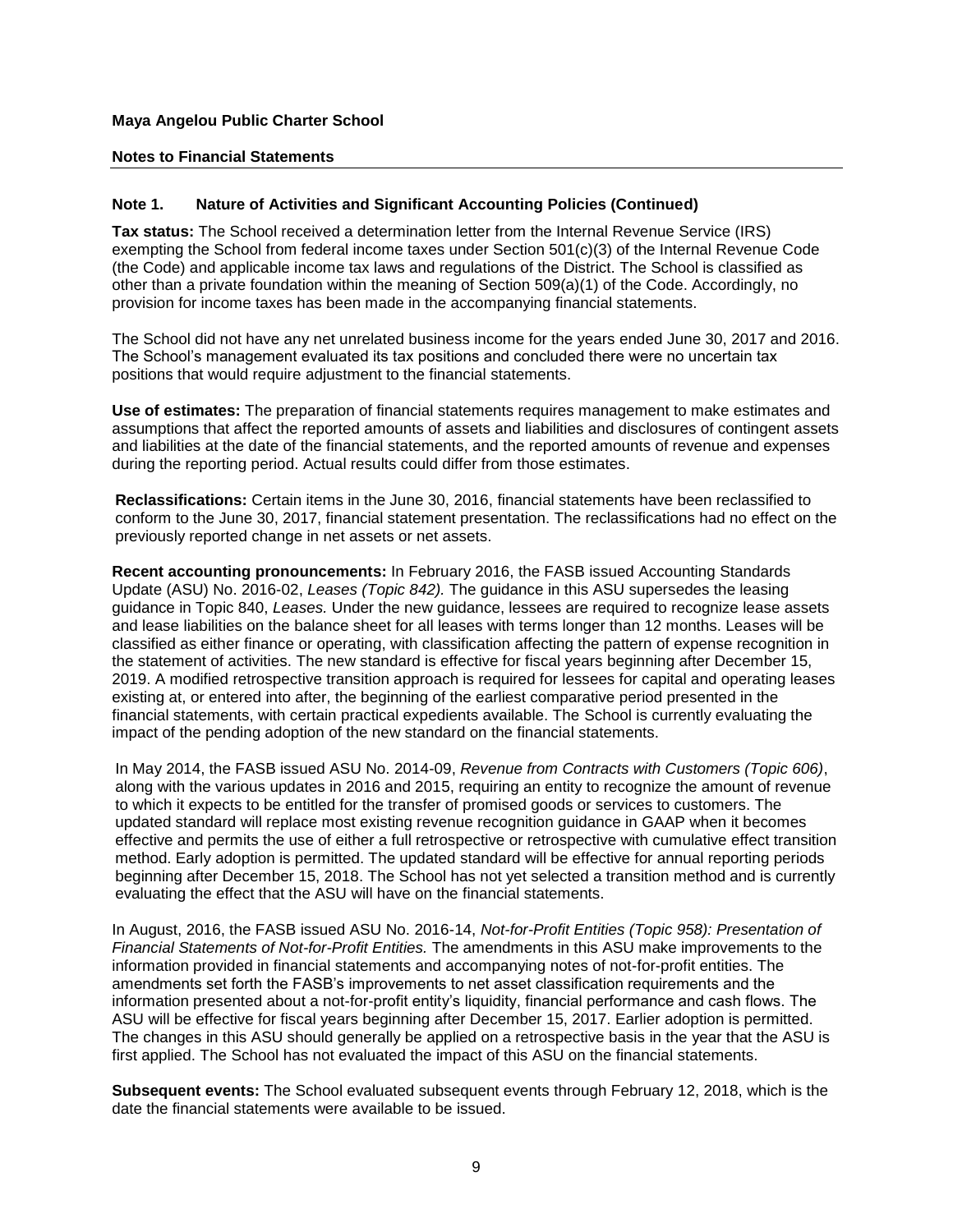## **Notes to Financial Statements**

# **Note 2. Property and Equipment**

Property and equipment consist of the following at June 30, 2017 and 2016:

|                               | Estimated<br>Useful Lives |    | 2017        | 2016             |
|-------------------------------|---------------------------|----|-------------|------------------|
| Leasehold improvements        | $15-25$ years             | S  | 16,472,820  | \$<br>15,802,657 |
| Equipment                     | 3-5 years                 |    | 731,593     | 599,126          |
| Vehicles                      | 5 years                   |    | 68,210      | 68,210           |
| Construction-in-process       | -                         |    | 54,083      | 46,937           |
|                               |                           |    | 17,326,706  | 16,516,930       |
| Less accumulated depreciation |                           |    | (2,664,509) | (1,935,463)      |
|                               |                           | \$ | 14,662,197  | \$<br>14,581,467 |

Depreciation expense for the years ended June 30, 2017 and 2016, was \$777,283 and \$803,293, respectively.

# **Note 3. Temporarily Restricted Net Assets**

Changes in temporarily restricted net assets during the year ended June 30, 2017, were as follows:

|                                         | <b>Balance</b> |               |          | <b>Balance</b> |
|-----------------------------------------|----------------|---------------|----------|----------------|
|                                         | June 30, 2016  | Additions     | Released | June 30, 2017  |
| Time restricted:                        |                |               |          |                |
| General support                         | \$             | \$<br>25,000  | \$       | \$<br>25,000   |
| Purpose restricted:                     |                |               |          |                |
| School Parent Liason                    |                | 7.147         |          | 7.147          |
| <b>School Communications Specialist</b> |                | 17.945        |          | 17.945         |
| School Arts Program                     |                | 22,586        |          | 22,586         |
| Summer School                           |                | 44.500        |          | 44.500         |
| Young Adult Center Teachers/Counselors  |                | 104.446       |          | 104.446        |
| Post-secondary Success Program          |                | 15,000        |          | 15,000         |
| Total                                   |                | \$<br>236,624 | \$       | 236,624        |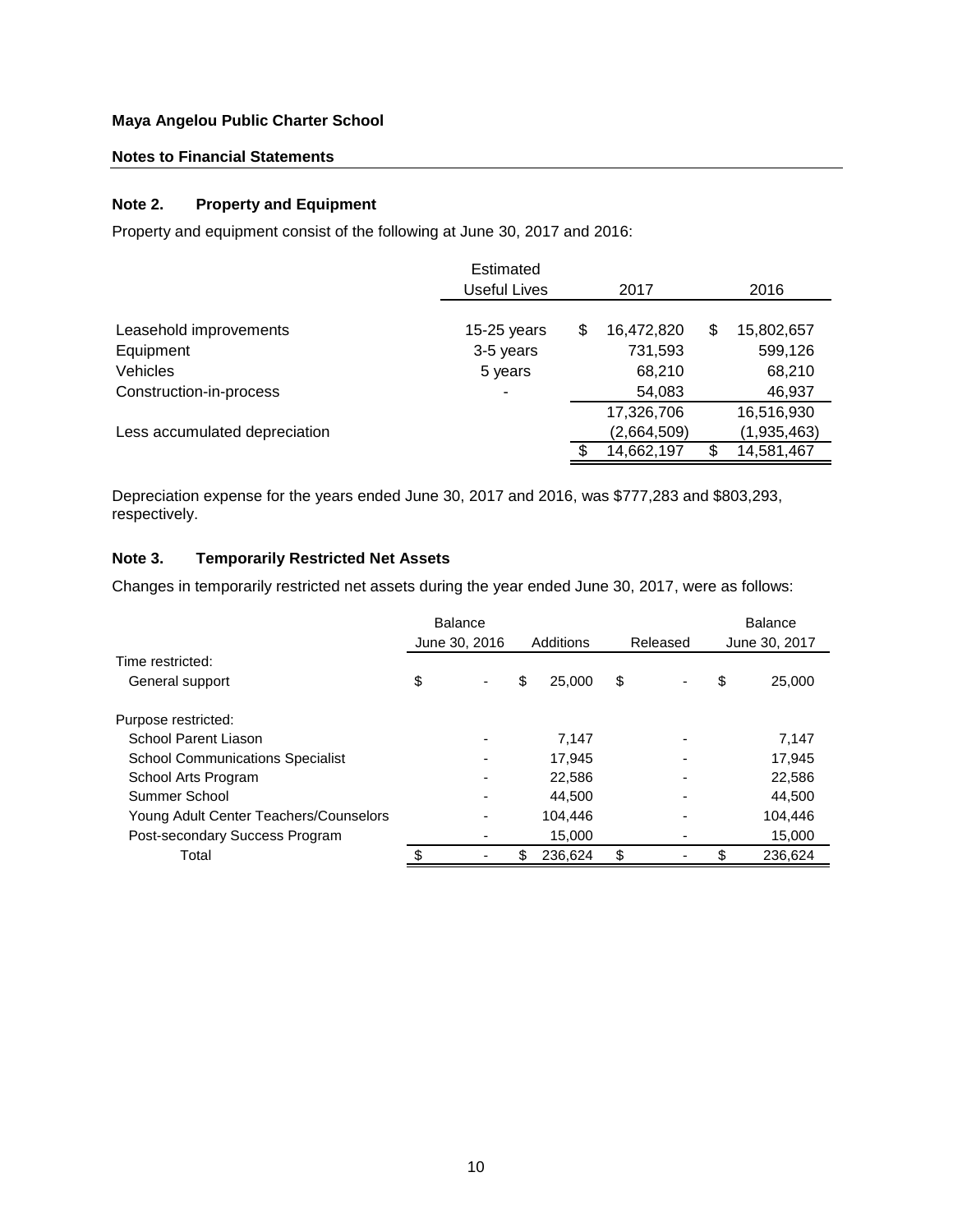#### **Notes to Financial Statements**

#### **Note 4. Fair Value Measurements**

The Fair Value Measurement topic of the FASB ASC defines fair value as the price that would be received to sell an asset or paid to transfer a liability in an orderly transaction between market participants at the measurement date and sets out a fair value hierarchy. The fair value hierarchy gives the highest priority to quoted prices in active markets for identical assets or liabilities (Level 1) and the lowest priority to unobservable inputs (Level 3). Inputs are broadly defined as assumptions market participants would use in pricing an asset or liability. The three levels of the fair value hierarchy are described below:

**Level 1:** Quoted market prices in active markets for identical assets or liabilities

**Level 2:** Observable market-based inputs or unobservable inputs corroborated by market data

**Level 3:** Unobservable inputs that are not corroborated by market data

The mutual funds and money market funds are classified as a Level 1 instrument as its fair value is based on quoted values in observable markets. The tables below present the balances of assets, measured at fair value on a recurring basis with the hierarchy.

As of June 30, 2017:

| Mutual funds       |     | \$1,020,847 |
|--------------------|-----|-------------|
| Money market funds |     | 63.889      |
|                    | \$. | 1.084.736   |

The School had no investments in 2016.

Investment income for the year ended June 30, 2017, consists of the following:

| Interest and dividends | 8.601  |
|------------------------|--------|
| Unrealized gains       | 13.597 |
|                        | 22.198 |

There was no investment income for the year ended June 30, 2016.

## **Note 5. Contingencies and Commitments**

**Building leases:** The School entered into a 25-year lease with the District for the Evans building effective July 15, 2013. The lease requires an annual base rent of \$1,686,630, with a provision for increases in rental payments equal to 2% annually. The School will receive a 12-month rent abatement for every \$1,000,000 of renovation costs made to the building, for a maximum abatement of 180 months. The renovations were completed in July 2017. In addition the School will receive an annual credit of \$10 per square foot against the base rent to be used for the operating cost of the building. The lease contains one option to extend for another 25-year period at fair market value.

Additionally, the School holds one one-year residential lease for property in the Northeast section of D.C. with three other residential leases in Northeast and Southeast section of D.C. that are month-to-month.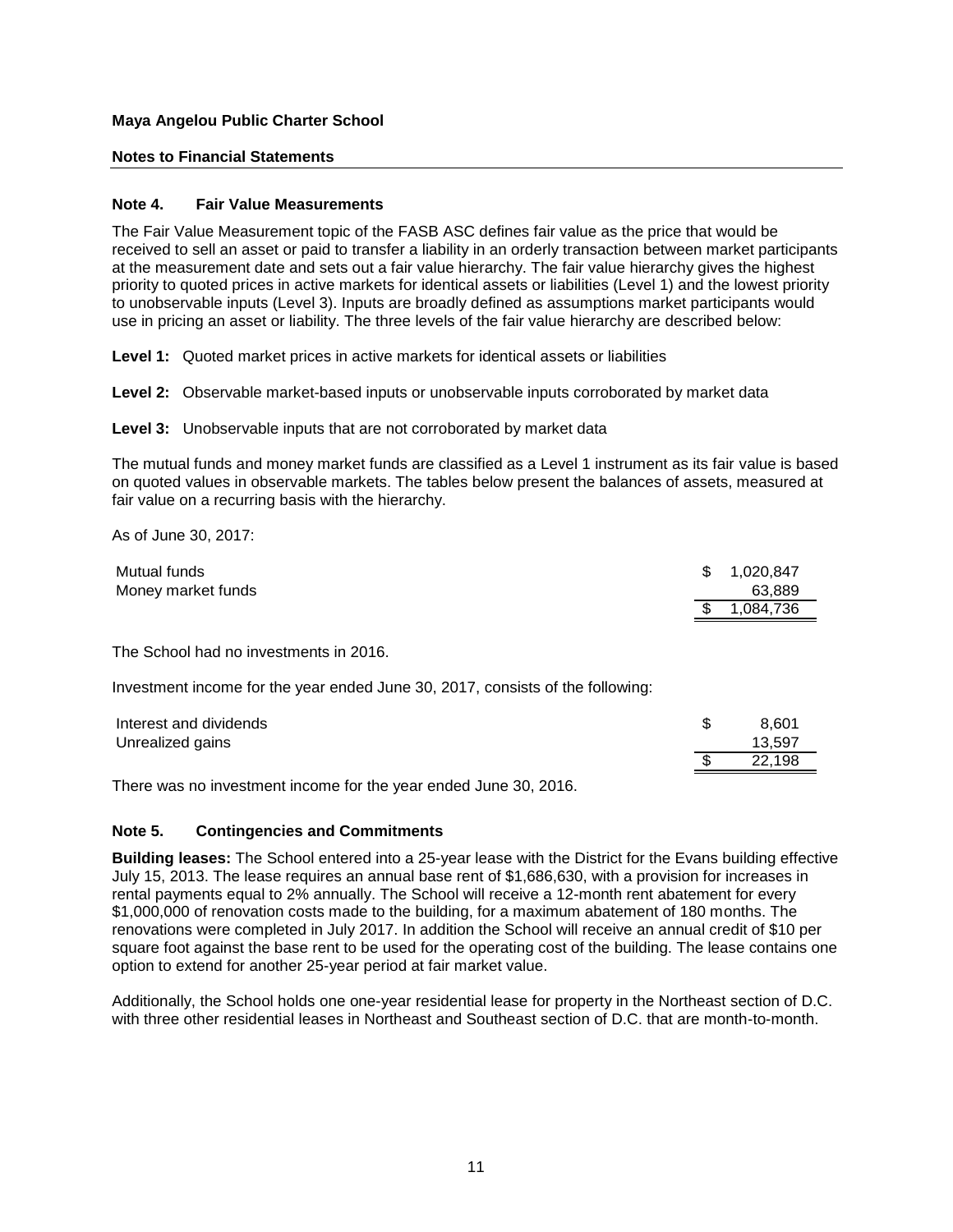#### **Notes to Financial Statements**

## **Note 5. Contingencies and Commitments (Continued)**

Future minimum rental payments (net of abatements) on leases with terms of one year or more are due as follows:

| Years ending June 30: |    |            |
|-----------------------|----|------------|
| 2018                  | \$ | 2,500      |
| 2019                  |    | ۰          |
| 2020                  |    | ۰          |
| 2021                  |    | -          |
| 2022                  |    | -          |
| Thereafter            |    | 13,611,469 |
|                       | ጥ  | 13,613,969 |

Total rent expense under these leases for the years ended June 30, 2017 and 2016, was \$766,458 and \$755,004, respectively.

**Equipment lease:** During the fiscal year ended June 30, 2017, the School entered into a lease agreement for certain equipment expiring in 2020. The assets and liabilities under a capital lease are recorded at the lower of the present value of the minimum lease payments or the fair value of the assets. The assets are depreciated over the shorter of the estimated life of the assets or lease term. Depreciation of assets under capital leases is included in depreciation on the statement of activities.

Following is a summary of assets held under capital leases:

| Cost of equipment             | 71,338    |
|-------------------------------|-----------|
| Less accumulated depreciation | (17, 834) |
|                               | 53.504    |

Minimum future lease payments under capital leases as of June 30, 2017, is as follows:

| Years ending June 30: |    |         |
|-----------------------|----|---------|
| 2018                  | \$ | 24,122  |
| 2019                  |    | 26,315  |
| 2020                  |    | 6,579   |
|                       |    | 57,016  |
| Thereafter            |    | (4,082) |
|                       | S  | 52,934  |

**Federal grants:** The School participates in federally-assisted grant programs, which are subject to financial and compliance audits by the grantors or their representatives. As such, there exists a contingent liability for potential questioned costs that may result from such audits. Management does not anticipate any significant adjustments as a result of such audits.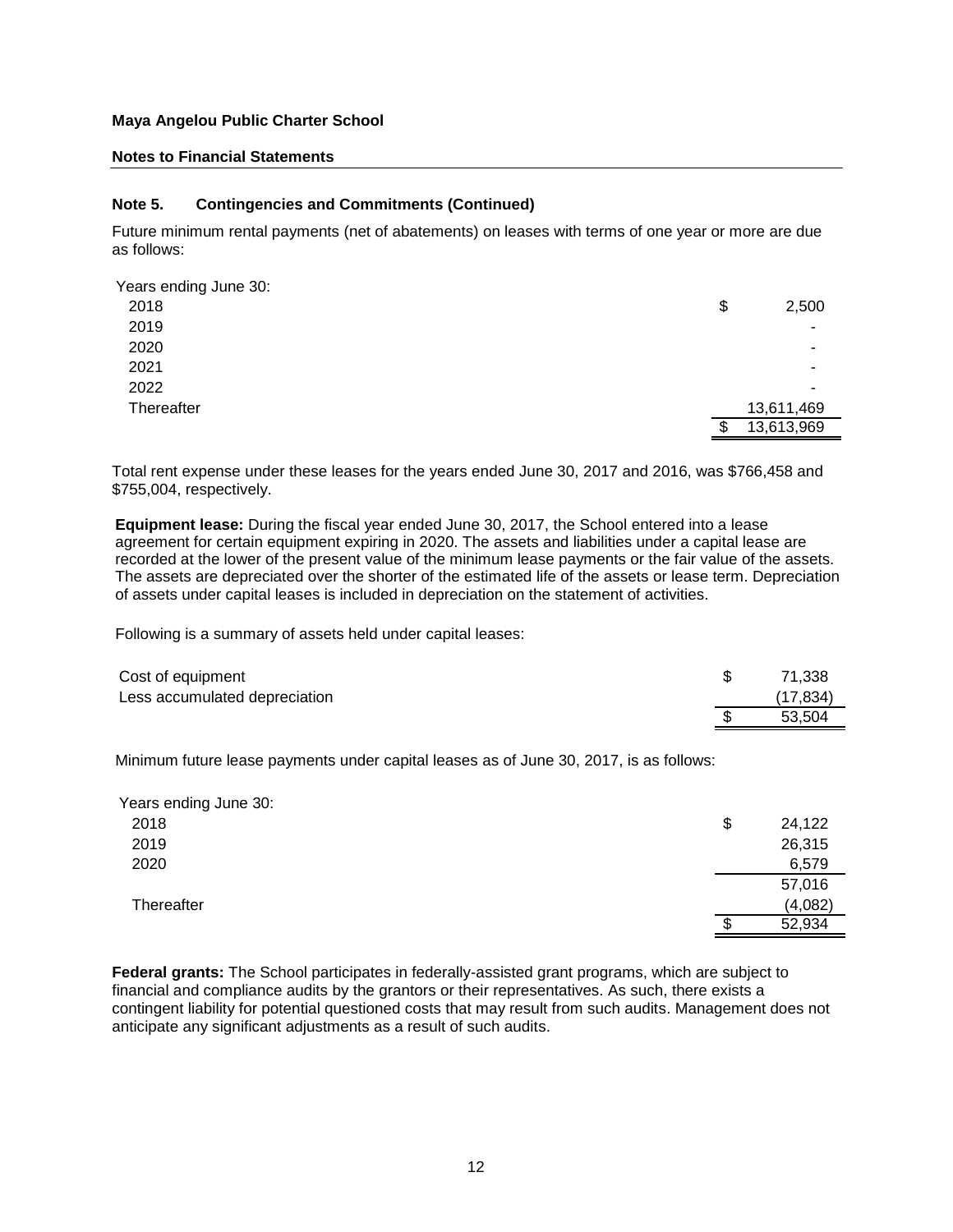## **Notes to Financial Statements**

#### **Note 6. Related Entity Transactions**

The School shares office space in a building leased by the Foundation. The School has a shared cost arrangement with the Foundation, such that certain administrative costs are contributed by the Foundation to the extent that the School does not have the requisite funding. In addition, the School and the Foundation each pay for respective portions of certain other common expenses. The Foundation facilitates funding for operating expenses from time to time.

Transactions with the Foundation for the years ended June 30, 2017 and 2016, are as follows:

|                                                                                                      | 2017 |                    |    | 2016               |
|------------------------------------------------------------------------------------------------------|------|--------------------|----|--------------------|
| Administrative costs paid to the Foundation by the School:<br>Non-personnel costs<br>Personnel costs | \$   | 413,895<br>449,484 | S  | 293,378<br>395,090 |
|                                                                                                      | \$.  | 863,379            | \$ | 688,468            |
| Balance of funds loaned by the Foundation to the School:                                             |      |                    |    |                    |
| Operating short-term loan                                                                            | \$   | (7.500)            | S  | (165, 555)         |
| Construction long-term loan                                                                          |      | (3,816,973)        |    | (3,903,927)        |
| Amount due to parent entity recorded as a liability                                                  |      | (3,824,473)        |    | \$ (4,069,482)     |

## **Note 7. Due to Parent Entity – Construction Loan and Guarantee**

In April 2014, the Foundation, the School's parent, obtained a \$4 million loan from Suntrust Bank (the Bank) to finance the Evans building renovations. The loan is collateralized by all property and equipment of the Foundation and the School. Per the loan agreement between the Foundation and the Bank, the School is guarantor on the loan and as such has agreed to guaranty payment and performance of all of the Foundation's obligations. The loan bears interest at the London InterBank Offered Rate (LIBOR) plus 2.20% and matures on April 7, 2021. The Foundation and School, on a consolidated basis, are subject to various financial covenants including a debt service coverage ratio of at least 1.10 to 1. At June 30, 2017 and 2016, the outstanding loan balance was \$3,816,973 and \$3,903,927, respectively.

The Foundation contributed the Evans building improvements to the School and has a memorandum of understanding with the School whereas the School will provide the funds for the loan repayment.

Future minimum payments on the Foundation's note payable are as follows:

| Years ending June 30: |    |           |
|-----------------------|----|-----------|
| 2018                  | \$ | 91.441    |
| 2019                  |    | 96,561    |
| 2020                  |    | 101,542   |
| 2021                  |    | 3,527,429 |
|                       | S  | 3,816,973 |

Interest expense on the loan was \$230,799 and \$151,079 for the years ended June 30, 2017 and 2016, respectively.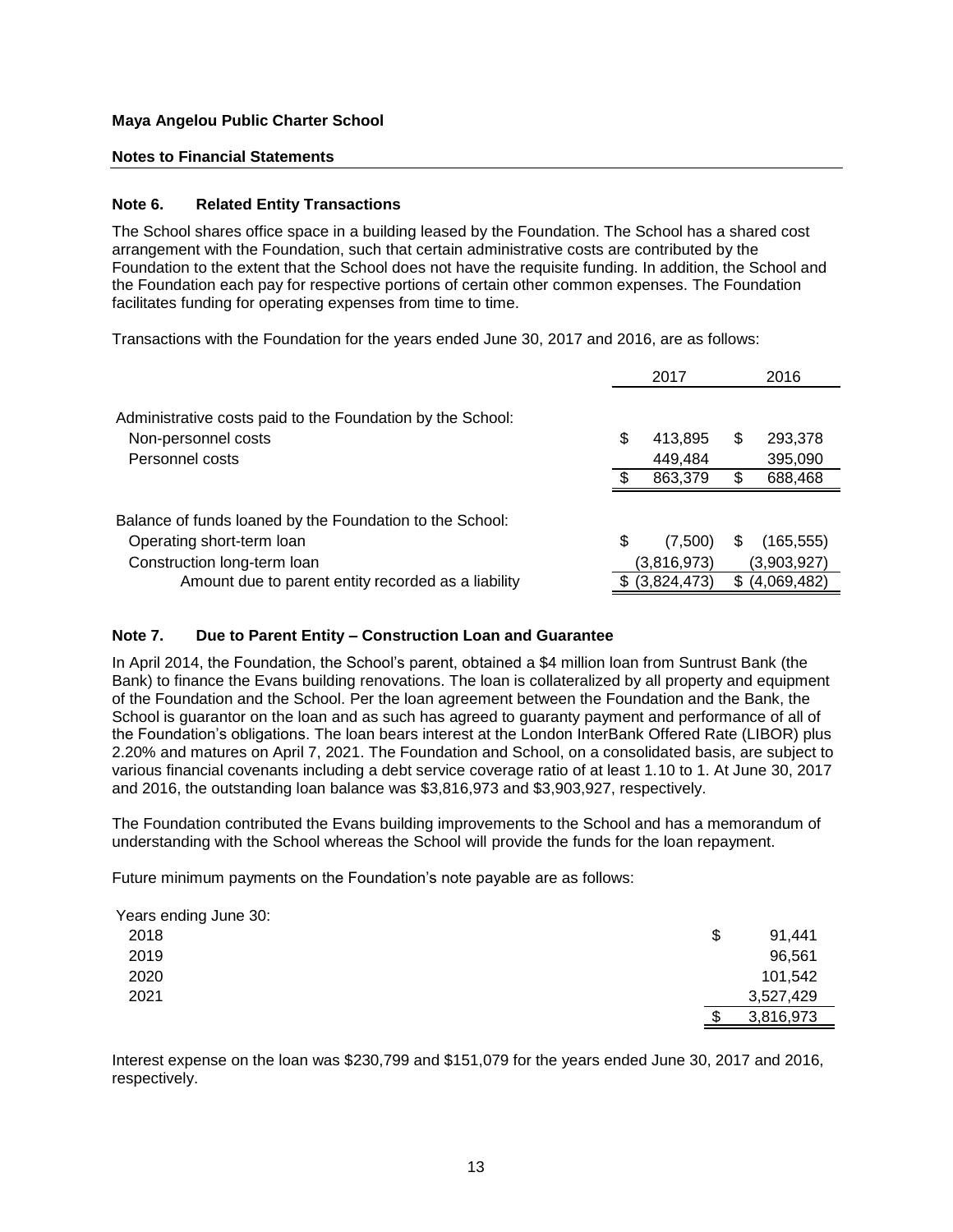## **Notes to Financial Statements**

## **Note 8. Concentration**

The School receives a substantial portion of its revenue from the District and the Federal Government. If a significant reduction in this revenue should occur, it may have an effect on the School's programs. During the years ended June 30, 2017 and 2016, 87% and 98%, respectively, of the School's revenue was comprised of grant funding from the District and the Federal Government.

# **Note 9. Retirement Plan**

The School has a defined contribution plan (the Plan) under Section 403(b) of the Code. The School contributed 5% of each employee's gross salary for the years ended June 30, 2017 and 2016, subject to IRS limitations, upon the completion of one year's employment. The School contributed \$167,351 and \$164,114 to the Plan for the years ended June 30, 2017 and 2016, respectively.

# **Note 10. Pupil Allocation**

The components of pupil allocation revenue for the years ended June 30, 2017 and 2016, are as follows:

|                                                                                 | 2017                                   | 2016         |
|---------------------------------------------------------------------------------|----------------------------------------|--------------|
| Pupil allocation – general education and other<br>Pupil allocation – facilities | \$ 6,679,404 \$ 7,619,899<br>1.094.944 | 1.266.957    |
|                                                                                 | \$7,774,348                            | \$ 8,886,856 |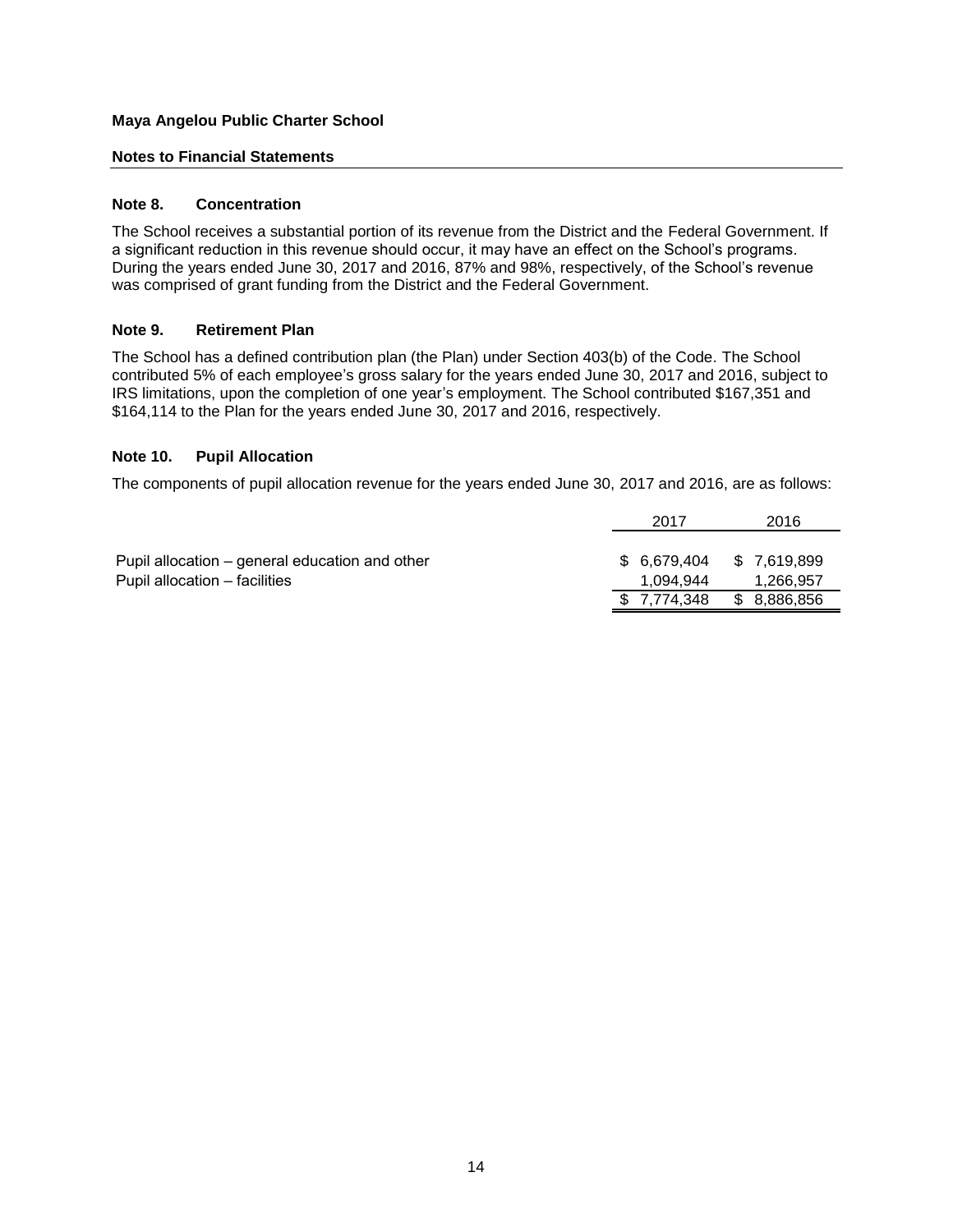

**RSM US LLP** 

#### **Independent Auditor's Report on the Supplementary Information**

To the Board of Directors Maya Angelou Public Charter School

We have audited the financial statements of Maya Angelou Public Charter School (the School) as of and for the years ended June 30, 2017 and 2016, and have issued our report thereon which contains an unmodified opinion on those financial statements (see pages 1 and 2). Our audits were conducted for the purpose of forming an opinion on the financial statements as a whole.

The supplementary information is presented for purposes of additional analysis and is not a required part of the financial statements. Such information is the responsibility of management and was derived from and relates directly to the underlying accounting and other records used to prepare the financial statements. The information has been subjected to the auditing procedures applied in the audits of the financial statements and certain additional procedures, including comparing and reconciling such information directly to the underlying accounting and other records used to prepare the financial statements or to the financial statements themselves, and other additional procedures in accordance with auditing standards generally accepted in the United States of America. In our opinion, the information is fairly stated in all material respects in relation to the financial statements as a whole.

RSM US LLP

Washington, D.C. February 12, 2018

THE POWER OF BEING UNDERSTOOD AUDIT | TAX | CONSULTING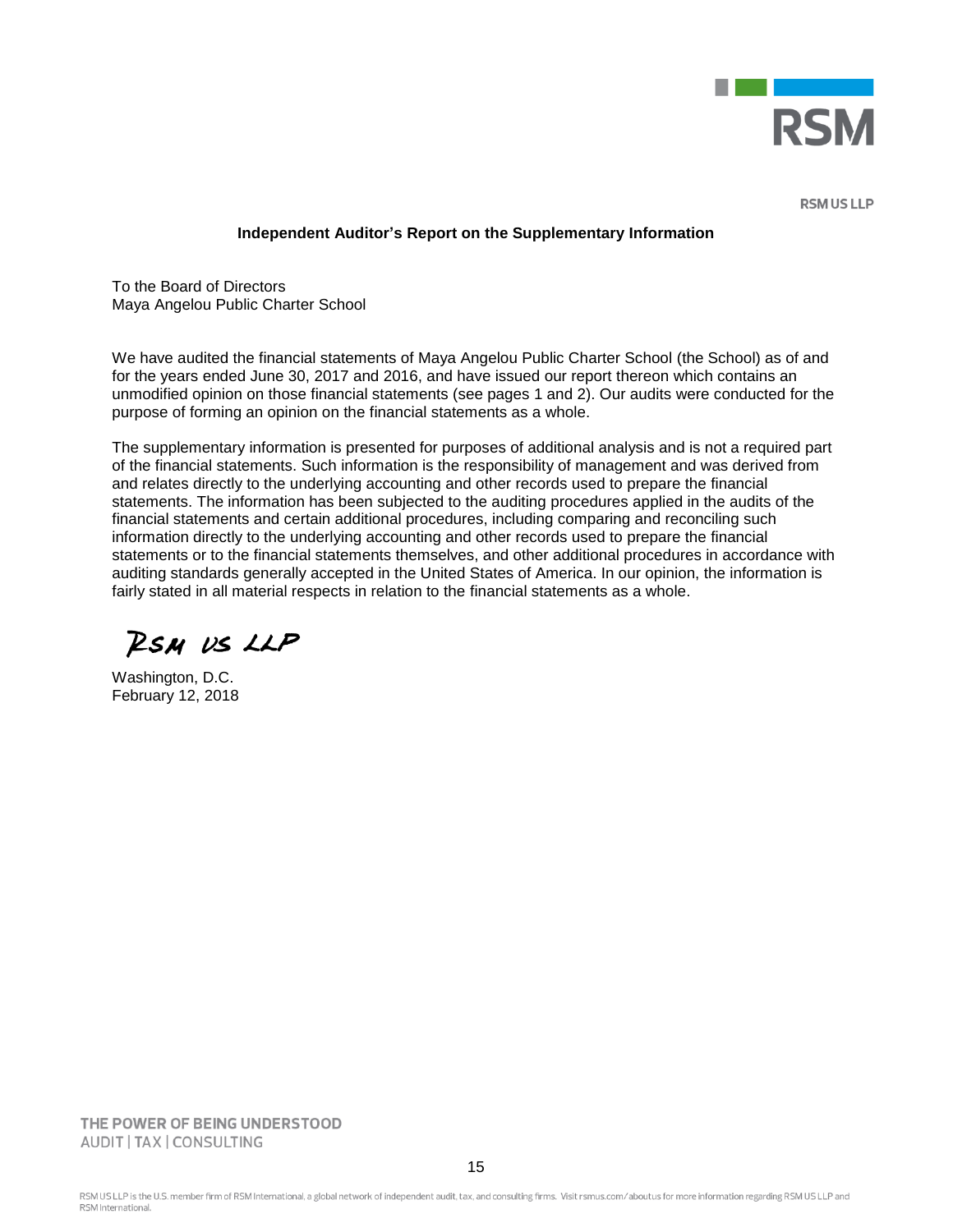# **Schedule of Functional Expenses Year Ended June 30, 2017**

|                                        |    | <b>Educational</b> | General and     |                     |              |
|----------------------------------------|----|--------------------|-----------------|---------------------|--------------|
|                                        |    | <b>Programs</b>    | Administrative  | <b>Fundraising</b>  | <b>Total</b> |
| Personnel, salaries and benefits:      |    |                    |                 |                     |              |
| <b>Salaries</b>                        | \$ | 4,918,603          | \$<br>182,561   | \$<br>131,025<br>\$ | 5,232,189    |
| Employee benefits                      |    | 422,868            | 52,858          | 52,858              | 528,584      |
| Payroll taxes                          |    | 401,117            | 50,140          | 50,140              | 501,397      |
| Professional development               |    | 107,366            | 13,421          | 13,421              | 134,208      |
| Total personnel, salaries and benefits |    | 5,849,954          | 298,980         | 247,444             | 6,396,378    |
| Direct student costs:                  |    |                    |                 |                     |              |
| Supplies and materials                 |    | 120,499            |                 |                     | 120,499      |
| Transportation                         |    | 30,589             |                 |                     | 30,589       |
| Contracted instruction fees            |    | 101,627            |                 |                     | 101,627      |
| <b>Textbooks</b>                       |    | 24,047             |                 |                     | 24,047       |
| <b>Student assessments</b>             |    | 34,768             |                 |                     | 34,768       |
| Other student costs                    |    | 367,594            |                 |                     | 367,594      |
| <b>Total direct student costs</b>      |    | 679,124            |                 |                     |              |
|                                        |    |                    |                 |                     | 679,124      |
| Occupancy expenses:                    |    |                    |                 |                     |              |
| Rent                                   |    | 686,719            | 79,739          |                     | 766,458      |
| Maintenance and repairs                |    | 18,960             | 170,642         |                     | 189,602      |
| <b>Utilities</b>                       |    | 236,995            | 1,461           |                     | 238,456      |
| Contracted building services           |    | 54,733             | 492,594         |                     | 547,327      |
| <b>Total occupancy expenses</b>        |    | 997,407            | 744,436         |                     | 1,741,843    |
| Office expenses:                       |    |                    |                 |                     |              |
| Office supplies and materials          |    | 35,783             | 4,473           | 4,473               | 44,729       |
| Equipment rental                       |    | 1,983              | 17,846          |                     | 19,829       |
| Telecommunications                     |    | 2,073              | 18,655          |                     | 20,728       |
| Professional fees                      |    | 207,347            | 298,599         |                     | 505,946      |
| Printing and publications              |    | 16,138             | 2,017           | 2,017               | 20,172       |
| Postage and shipping                   |    | 458                | 4,123           |                     | 4,581        |
| Computer and related                   |    | 12,575             | 113,176         |                     | 125,751      |
| Memberships and subscriptions          |    | 1,130              | 10,169          |                     | 11,299       |
| Other office expenses                  |    | 4,974              | 622             | 622                 | 6,218        |
|                                        |    | 282,461            | 469,680         | 7,112               |              |
| <b>Total office expenses</b>           |    |                    |                 |                     | 759,253      |
| General expenses:                      |    |                    |                 |                     |              |
| Insurance                              |    | 15,563             | 140,064         |                     | 155,627      |
| DCPCSB administration fee              |    | 104,827            |                 |                     | 104,827      |
| Depreciation                           |    | 77,728             | 699,555         |                     | 777,283      |
| Fees and licenses                      |    |                    | 5,670           |                     | 5,670        |
| Mortgage interest                      |    | 207,719            | 23,080          |                     | 230,799      |
| Food service/catering                  |    | 1,987              | 17,881          |                     | 19,868       |
| Advertising                            |    |                    |                 |                     |              |
| Other general expenses                 |    | 83,494             | 10,437          | 10,437              | 104,368      |
| <b>Total general expenses</b>          |    | 491,318            | 896,687         | 10,437              | 1,398,442    |
|                                        | S  | 8,300,264          | \$<br>2,409,783 | \$<br>264,993<br>\$ | 10,975,040   |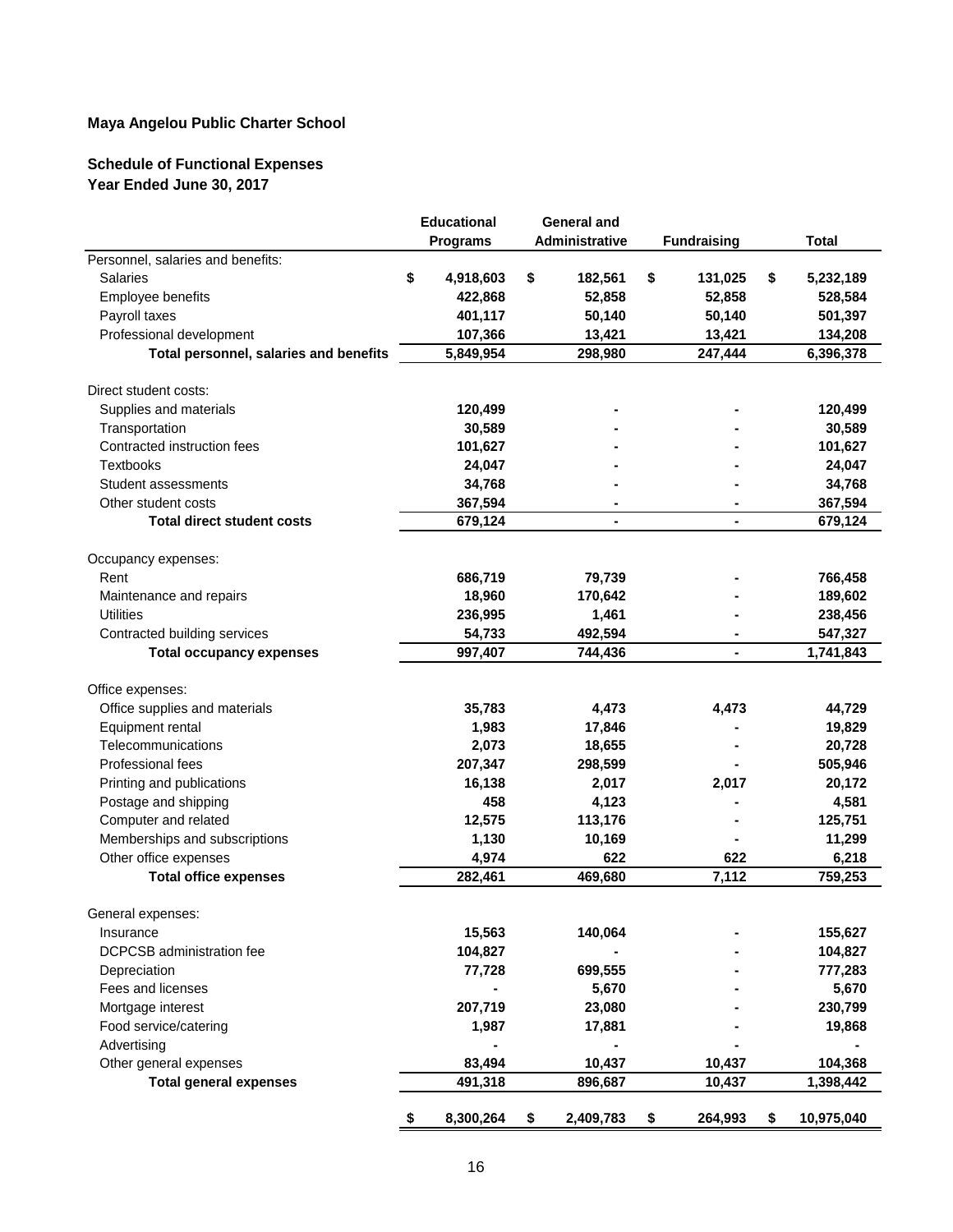# **Schedule of Functional Expenses Year Ended June 30, 2016**

|                                        | Educational |           |    | General and    |                  |
|----------------------------------------|-------------|-----------|----|----------------|------------------|
|                                        |             | Programs  |    | Administrative | Total            |
| Personnel, salaries and benefits:      |             |           |    |                |                  |
| <b>Salaries</b>                        | \$          | 4,977,645 | \$ | 518,907        | \$<br>5,496,552  |
| Employee benefits                      |             | 548,179   |    | 58,072         | 606,251          |
| Payroll taxes                          |             | 441,421   |    | 38,668         | 480,089          |
| Professional development               |             | 85,744    |    | 4,068          | 89,812           |
| Total personnel, salaries and benefits |             | 6,052,989 |    | 619,715        | 6,672,704        |
| Direct student costs:                  |             |           |    |                |                  |
| Supplies and materials                 |             | 47,320    |    |                | 47,320           |
| Transportation                         |             | 15,380    |    |                | 15,380           |
| Contracted instruction fees            |             | 121,337   |    |                | 121,337          |
| <b>Textbooks</b>                       |             | 14,401    |    |                | 14,401           |
| Student assessments                    |             | 90,126    |    |                | 90,126           |
| Other student costs                    |             | 319,859   |    |                | 319,859          |
| <b>Total direct student costs</b>      |             | 608,423   |    |                | 608,423          |
| Occupancy expenses:                    |             |           |    |                |                  |
| Rent                                   |             | 680,228   |    | 74,776         | 755,004          |
| Maintenance and repairs                |             | 11,684    |    | 105,160        | 116,844          |
| Utilities                              |             | 174,296   |    | 224            | 174,520          |
| Contracted building services           |             | 29,203    |    | 262,824        | 292,027          |
| <b>Total occupancy expenses</b>        |             | 895,411   |    | 442,984        | 1,338,395        |
| Office expenses:                       |             |           |    |                |                  |
| Office supplies and materials          |             | 5,712     |    | 51,404         | 57,116           |
| Equipment rental                       |             | 2,290     |    | 20,607         | 22,897           |
| Telecommunications                     |             | 1,567     |    | 14,106         | 15,673           |
| <b>Professional fees</b>               |             | 123,522   |    | 323,615        | 447,137          |
| Printing and publications              |             | 7,592     |    | 15,648         | 23,240           |
| Postage and shipping                   |             | 398       |    | 3,586          | 3,984            |
| Computer and related                   |             | 48,079    |    | 73,798         | 121,877          |
| Memberships and subscriptions          |             | 6,590     |    | 1,555          | 8,145            |
| <b>Total office expenses</b>           |             | 195,750   |    | 504,319        | 700,069          |
|                                        |             |           |    |                |                  |
| General expenses:                      |             |           |    |                |                  |
| Insurance                              |             | 13,863    |    | 124,765        | 138,628          |
| DCPCSB administration fee              |             | 83,737    |    |                | 83,737           |
| Depreciation                           |             | 80,329    |    | 722,964        | 803,293          |
| Fees and licenses                      |             |           |    | 26,452         | 26,452           |
| Mortgage interest                      |             | 135,971   |    | 15,108         | 151,079          |
| Food service/catering                  |             | 7,431     |    | 8,710          | 16,141           |
| Advertising                            |             | 21,900    |    |                | 21,900           |
| Other general expenses                 |             | 2,016     |    | 18,148         | 20,164           |
| <b>Total general expenses</b>          |             | 345,247   |    | 916,147        | 1,261,394        |
|                                        | \$          | 8,097,820 | \$ | 2,483,165      | \$<br>10,580,985 |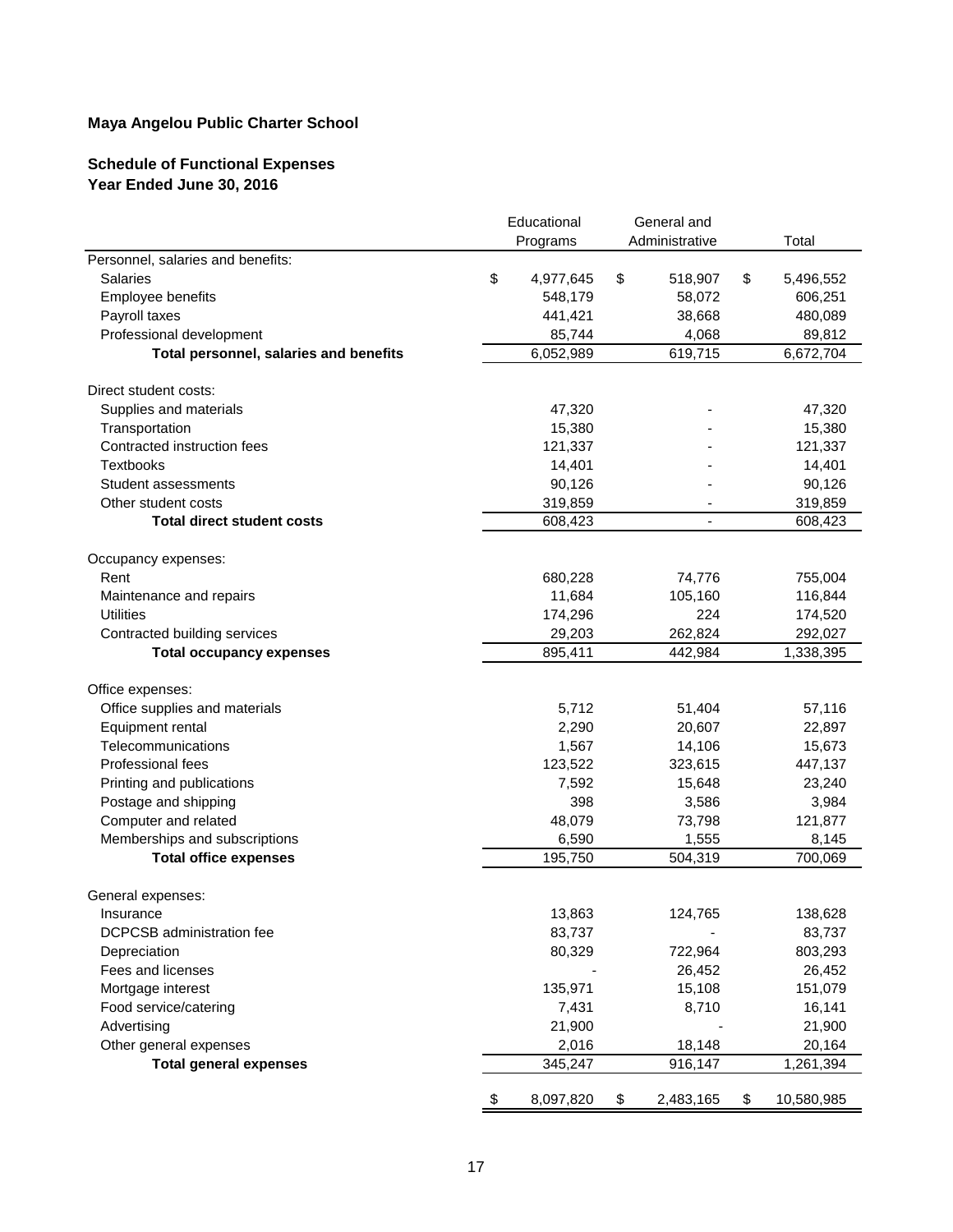

**RSM US LLP** 

## **Independent Auditor's Report on Internal Control Over Financial Reporting and on Compliance and Other Matters Based on an Audit of Financial Statements Performed in Accordance With** *Government Auditing Standards*

To the Board of Directors Maya Angelou Public Charter School

We have audited, in accordance with the auditing standards generally accepted in the United States of America and the standards applicable to financial audits contained in *Government Auditing Standards*  issued by the Comptroller General of the United States, the financial statements of Maya Angelou Public Charter School (the School), which comprise the statement of financial position as of June 30, 2017, the related statements of activities and cash flows for the year then ended, and the related notes to the financial statements, and have issued our report thereon dated February 12, 2018.

## **Internal Control Over Financial Reporting**

In planning and performing our audit of the financial statements, we considered the School's internal control over financial reporting (internal control) to determine the audit procedures that are appropriate in the circumstances for the purpose of expressing our opinion on the financial statements, but not for the purpose of expressing an opinion on the effectiveness of the School's internal control. Accordingly, we do not express an opinion on the effectiveness of the School's internal control.

A *deficiency in internal control* exists when the design or operation of a control does not allow management or employees, in the normal course of performing their assigned functions, to prevent, or detect and correct, misstatements on a timely basis. A *material weakness* is a deficiency, or a combination of deficiencies, in internal control, such that there is a reasonable possibility that a material misstatement of the entity's financial statements will not be prevented, or detected and corrected on a timely basis. A *significant deficiency* is a deficiency, or a combination of deficiencies, in internal control that is less severe than a material weakness, yet important enough to merit attention by those charged with governance.

Our consideration of internal control was for the limited purpose described in the first paragraph of this section and was not designed to identify all deficiencies in internal control that might be material weaknesses or significant deficiencies and therefore, material weaknesses or significant deficiencies may exist that have not been identified. We did identify a certain deficiency in internal control, described below, that we consider to be a material weakness, 2017-001.

#### **2017-001: Depreciation on Leasehold Improvements**

*Criteria*: In accordance with auditing standards generally accepted in the United States of America (U.S. GAAP), leasehold improvements should be depreciated over the lesser of the useful life of the improvements or the lease term. In addition, depreciation should be calculated as of the placed-in-service date.

*Condition*: The School's procedures for assuring depreciation was accurately recorded was not effective.

THE POWER OF BEING UNDERSTOOD AUDIT | TAX | CONSULTING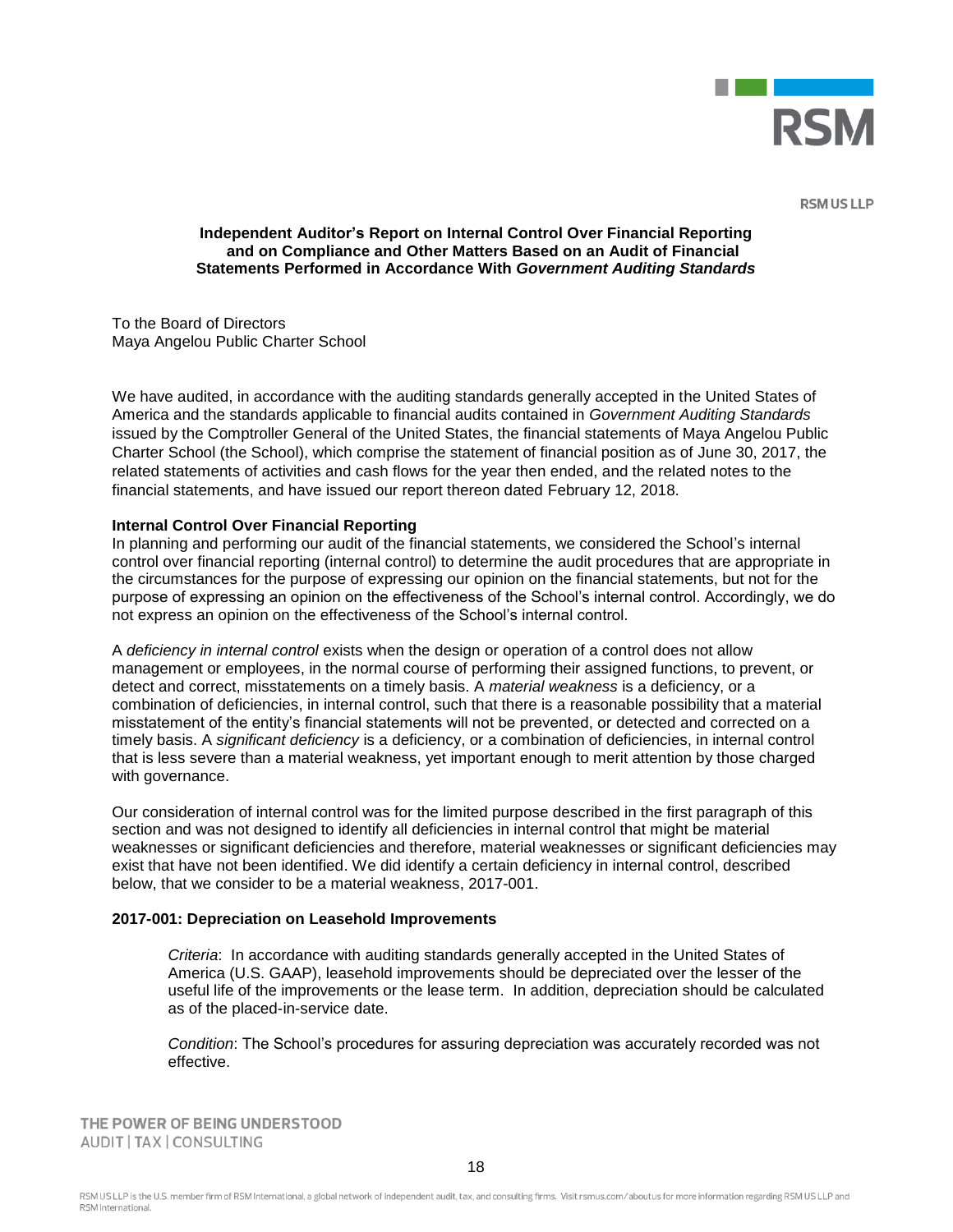*Context*: The School entered into a 25-year lease for a building with the District of Columbia. Building leasehold improvements occurred in phases over multiple years. Leasehold improvements completed and placed-in-service in years subsequent to the first year of the lease were being depreciated over 25 years instead of reducing for the year placed-in-service. In addition for leasehold improvements placed-in-service in years subsequent to the first lease year, depreciation was calculated as of the beginning of the lease term instead of just the year placedin-service.

*Effect:* Depreciation over leasehold improvements is being calculated incorrectly that over time would result in a material misstatement to the financial statements. The effect on net assets at June 30, 2016, is an overstatement of accumulated depreciation of \$142,373 and understatement of net assets. The error existing at June 30, 2016, was corrected during the year ended June 30, 2017.

*Cause:* A review of the depreciation schedule did not detect the error.

*Recommendation:* We recommend that the fixed asset schedule be independently reviewed for lives assigned, placed in service dates and calculations to ensure the accuracy of the schedule.

*Views of responsible officials and correction action*: The School's response is described separately in the corrective action plan.

## **Compliance and Other Matters**

As part of obtaining reasonable assurance about whether the School's financial statements are free from material misstatement, we performed tests of its compliance with certain provisions of laws, regulations, contracts, and grant agreements, noncompliance with which could have a direct and material effect on the determination of financial statement amounts. However, providing an opinion on compliance with those provisions was not an objective of our audit, and accordingly, we do not express such an opinion. The results of our tests disclosed no instances of noncompliance or other matters that are required to be reported under *Government Auditing Standards*.

## **The School's Response to Finding**

The School's response to the finding identified in our audit is described separately in the corrective action plan. The School's response was not subjected to the auditing procedures applied in the audit of the financial statements, and accordingly, we express no opinion on it.

## **Purpose of This Report**

The purpose of this report is solely to describe the scope of our testing of internal control and compliance and the results of that testing, and not to provide an opinion on the effectiveness of the entity's internal control or on compliance. This report is an integral part of an audit performed in accordance with *Government Auditing Standards* in considering the entity's internal control and compliance. Accordingly, this communication is not suitable for any other purpose.

**RSM US LLP** 

Washington, D.C. February 12, 2018